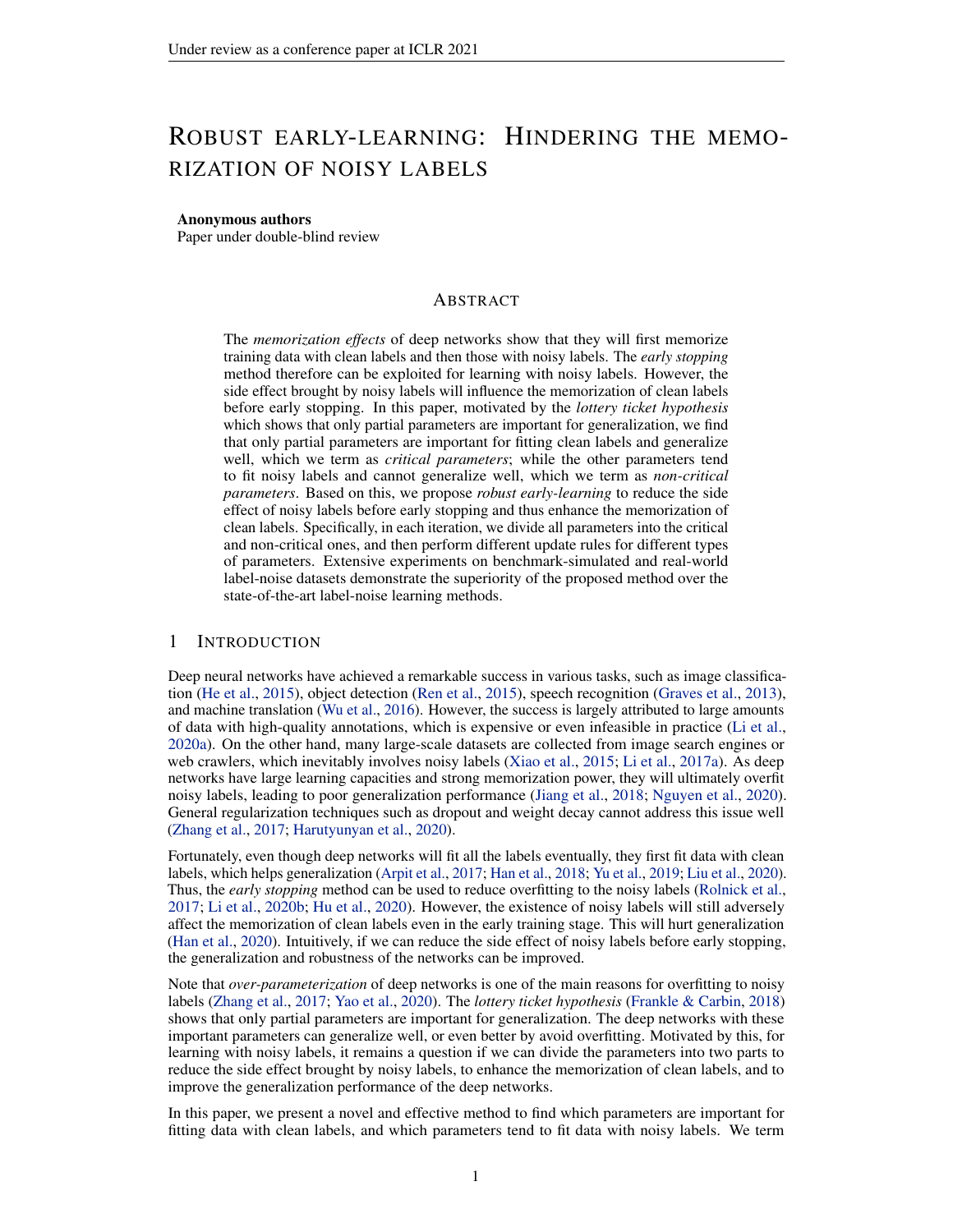the former as *critical parameters*, and the latter as *non-critical parameters*. Then on this basis, we proposed *robust early-learning* to reduce the side effect of noisy labels before early stopping. Specifically, in each iteration during training, we first categorize all parameters into two parts, i.e., the critical parameters and the non-critical parameters. Then we designed different update rules for different types of parameters. For the critical ones, we perform *robust positive update*. This part of the parameters are updated using the gradients derived from the objective function and weight decay. For the non-critical ones, we perform *negative update*. Their values are penalized with the weight decay, and without the gradients derived from the objective function. Note that the gradients for updating are based on the loss between the prediction of deep networks and given labels. For the critical ones, they tend to fit data with clean (correct) labels to help generalization. Their gradients can therefore be exploited to update parameters. However, for the non-critical ones, they tend to fit data with noisy (incorrect) labels, which hurts generalization. Their gradients will misguide the deep networks to overfit data with noisy labels. Thus, we only use a regularization item, i.e., the weight decay, to update them. The weight decay will penalize their values to be zero, which means that they are penalized to be deactivated, and not to contribute to the generalization of deep networks. In this way, we can reduce the side effect of noisy labels and enhance the memorization of clean labels. In summary, the main contributions of this work are as follows:

• We propose a novel and effective method which can categorize the parameters into two parts according to whether they are important to fit data with clean labels.

• Different update rules have been designed for different types of the parameters to reduce the side effect of noisy labels before early stopping.

• We experimentally validate the proposed method on both synthetic noisy datasets and real-world noisy datasets, on which it achieves superior robustness compared with the state-of-the-art methods for learning with noisy labels. Codes will be available online if this paper is finally accepted.

Related Work. Early stopping is quite simple but effective in practice. It was used in supervised learning early [\(Prechelt,](#page-9-8) [1998;](#page-9-8) [Caruana et al.,](#page-8-7) [2001;](#page-8-7) [Zhang et al.,](#page-10-6) [2005;](#page-10-6) [Yao et al.,](#page-10-7) [2007\)](#page-10-7). With the help of a validation set, training is then stopped before convergence to avoid the overfitting. While learning with noisy labels, the networks fit the data with clean labels before starting to overfit the data with noisy labels [\(Arpit et al.,](#page-8-3) [2017\)](#page-8-3). Early stopping is then formally proved to be valid for relieving overfitting to noisy labels [\(Rolnick et al.,](#page-10-4) [2017;](#page-10-4) [Li et al.,](#page-9-6) [2020b\)](#page-9-6). It has also been widely used in existing methods to improve robustness and generalization [\(Yu et al.,](#page-10-8) [2018b;](#page-10-8) [Xu et al.,](#page-10-9) [2019\)](#page-10-9).

The lottery ticket hypothesis [\(Frankle & Carbin,](#page-8-6) [2018\)](#page-8-6) shows that deep networks are likely to be over-parameterized, and only partial parameters are important for generalization. With this part of the parameters, the small and sparsified networks can be trained to generalize well. While this work is motivated by the lottery ticket hypotheis, this work is fundamentally different from it. The lottery ticket hypothesis focuses on network compression. It aims to find a sparsified sub-network which has competitive generalization performance compared with the original network. This paper focuses on learning with noisy labels. We want to find the critical/non-critical parameters to reduce the side effect of noisy labels, which greatly improves the generalization performance.

Lots of work proposed various methods for training with noisy labels, such as exploiting a noise transition matrix [\(Liu & Tao,](#page-9-9) [2016;](#page-9-9) [Patrini et al.,](#page-9-10) [2017;](#page-9-10) [Hendrycks et al.,](#page-8-8) [2018;](#page-8-8) [Xia et al.,](#page-10-10) [2019\)](#page-10-10), using graph models [\(Xiao et al.,](#page-10-1) [2015;](#page-10-1) [Li et al.,](#page-9-11) [2017b\)](#page-9-11), using surrogate loss functions [\(Zhang & Sabuncu,](#page-10-11) [2018;](#page-10-11) [Wang et al.,](#page-10-12) [2019;](#page-10-12) [Ma et al.,](#page-9-12) [2020\)](#page-9-12), meta-learning [\(Ren et al.,](#page-9-13) [2018;](#page-9-13) [Shu et al.,](#page-10-13) [2020\)](#page-10-13), and employing the small loss trick [\(Jiang et al.,](#page-9-3) [2018;](#page-9-3) [Han et al.,](#page-8-4) [2018;](#page-8-4) [Yu et al.,](#page-10-3) [2019\)](#page-10-3). Some methods among them employ early stopping explicitly or implicitly [\(Patrini et al.,](#page-9-10) [2017;](#page-9-10) [Xia et al.,](#page-10-10) [2019\)](#page-10-10). We also use early stopping in this paper. We are the first to hinder the memorization of noisy labels with analyzing the criticality of parameters.

Organization. The rest of the paper is organized as follows. In Section [2,](#page-1-0) we setup the problem and introduce the neural network optimization method. In Section [3,](#page-2-0) we discuss how to find the critical parameters and perform different update rules. In Section [4,](#page-3-0) we provide empirical evaluations of the proposed learning algorithm. Finally, Section [5](#page-7-0) concludes the paper.

# <span id="page-1-0"></span>2 PRELIMINARIES

Notation. Vectors and matrices are denoted by bold-faced letters. The standard inner product between two vectors is denoted by  $\langle \cdot, \cdot \rangle$ . We use  $\|\cdot\|_p$  as the  $\ell_p$  norm of vectors or matrices. For a function f, we use  $\nabla f$  to denote its gradient. Let  $[n] = \{1, 2, \ldots, n\}.$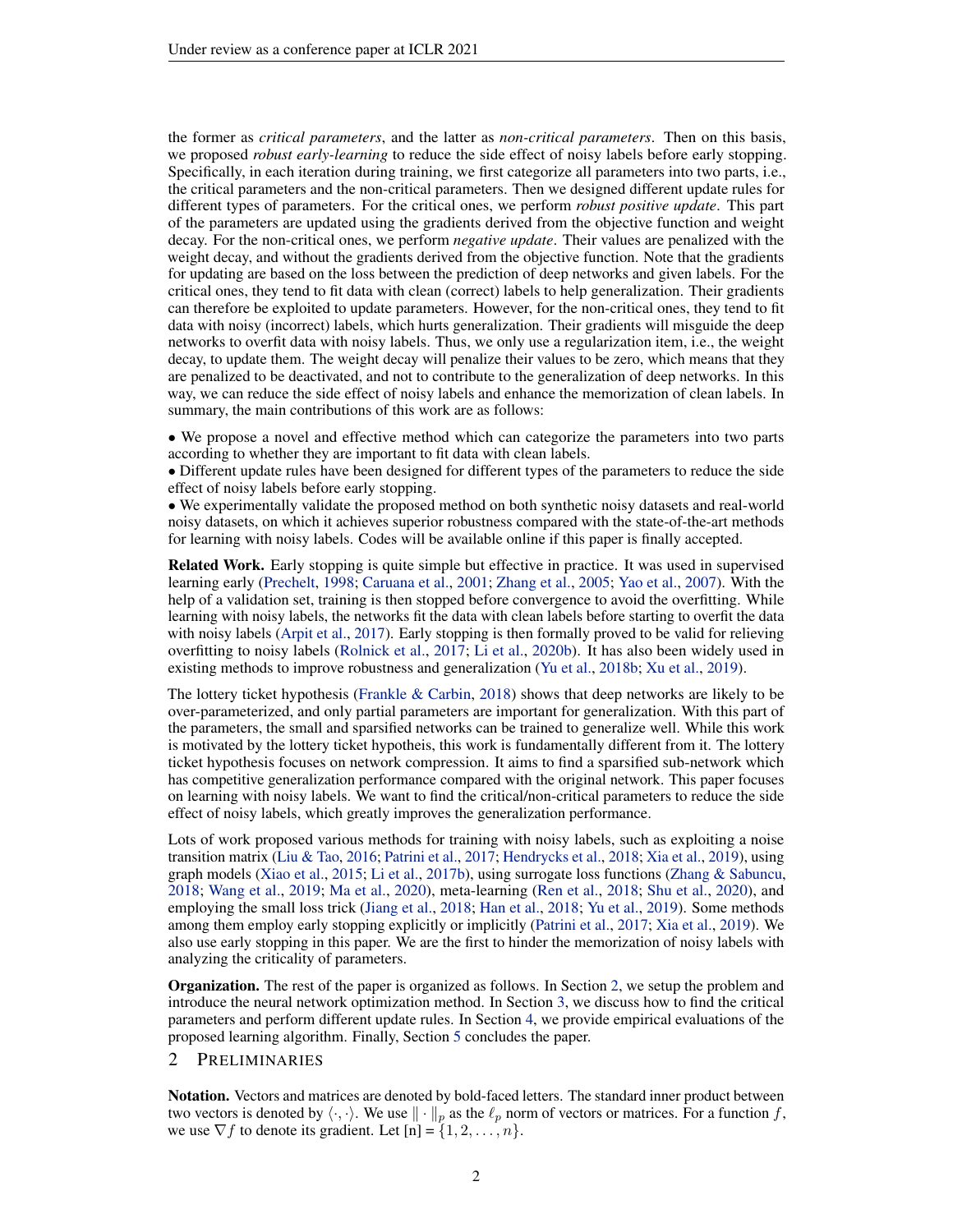**Problem Setup.** Consider a classification task, there are c classes. Let  $X$  and  $Y$  be the feature and label spaces respectively, where  $\mathcal{X} \in \mathbb{R}^d$  with d being the dimensionality, and  $\mathcal{Y} = [c]$ . The joint probability distribution over  $\mathcal{X} \times \mathcal{Y}$  is denoted by D. Let  $S = \{(\mathbf{x}_i, y_i)\}_{i=1}^n$  be an i.i.d. sample drawn from  $D$ , where  $n$  denotes the sample size. In traditional supervised learning, by employing S, the aim is to learn a classifier that can assign labels precisely for given instances. While learning with noisy labels, we are given a sample with noisy labels  $\widetilde{S} = \{(\mathbf{x}_i, \widetilde{y}_i)\}_{i=1}^n$ , which is drawn from a corrupted joint probability distribution  $\overline{D}$  rather than  $D$ . Here,  $\widetilde{y}$  is the possibly corrupted label of the underlying clean label y. The aim is changed to learn a robust classifier that could assign clean labels to test data by only exploiting a training sample with noisy labels.

## 2.1 NEURAL NETWORK OPTIMIZATION METHOD

The optimization method is essential for training neural networks. Stochastic gradient descent (SGD) is the most popular one nowadays among the optimization methods [\(Allen-Zhu et al.,](#page-8-9) [2019;](#page-8-9) [Cao](#page-8-10) [& Gu,](#page-8-10) [2019;](#page-8-10) [Zou et al.,](#page-11-0) [2020\)](#page-11-0). Our proposed method is directly related to SGD. We analyze the optimization problem of typical supervised learning with clean labels as knowledge background. Consider a classifier to be trained, let  $W \in \mathbb{R}^m$  be all the parameters, where m is the total number of the parameters. Let  $L : \mathbb{R}^c \times \mathcal{Y} \to \mathbb{R}_+$  be the surrogate loss function, e.g., *cross entropy loss*. With a regularization item, e.g.,  $\ell_1$  regularizer, optimization method would involve minimizing an objective function as:

$$
\min L(\mathcal{W}; S) = \min \frac{1}{n} \sum_{i=1}^{n} L(\mathcal{W}; (\mathbf{x}_i, \mathbf{y}_i)) + \lambda \|\mathcal{W}\|_1,
$$
\n(1)

where  $\lambda \in \mathbb{R}_+$  is a regularization parameter. The update rules of the parameters W can be represented by the following formula:

<span id="page-2-3"></span>
$$
W(k+1) \leftarrow \mathcal{W}(k) - \eta \left( \frac{\partial L(\mathcal{W}(k); S^*)}{\partial \mathcal{W}(k)} + \lambda \text{sgn}(\mathcal{W}(k)) \right),\tag{2}
$$

where  $\eta > 0$  is the learning rate,  $W(k)$  is the set of the parameters at the k-th iteration, sgn( $\cdot$ ) is the standard sgn function in mathematics, and  $S^*$  is a subset randomly sampled from S. With SGD, the regularization parameter  $\lambda$  is equivalent to the weight decay coefficient in the training process [\(Loshchilov & Hutter,](#page-9-14) [2019\)](#page-9-14).

## <span id="page-2-0"></span>3 METHODOLOGY

In this section, we first introduce an alternative interpretation for the optimality criterion (Section [3.1\)](#page-2-1). Then, we present how to determine the critical/non-critical parameters by exploiting this interpretation during training and the memorization effect of deep neural networks (Section [3.2\)](#page-2-2). Finally, different update rules are proposed for different types of parameters to cope with noisy labels (Section [3.3\)](#page-3-1).

#### <span id="page-2-1"></span>3.1 OPTIMALITY CRITERION

For the optimization of the objective function  $L(\mathcal{W}; S)$ , the optimality will be achieved at W when  $\nabla L(\mathcal{W}; S) = 0$  [\(Boyd et al.,](#page-8-11) [2004;](#page-8-11) [Bubeck,](#page-8-12) [2014\)](#page-8-12). However, modern neural networks are complex and over-parameterized, which makes  $\nabla L(\mathcal{W}; S)$  extremely high-dimensional. It is unintuitive for us to analyze high-dimensional vectors. The optimality is hard to be effectively judged. To address this issue, we will use a more intuitive interpretation for optimality criterion in this paper, which can associate the optimization with a scalar. Specifically, if we let  $G(t) = L(tW; S)$ ,  $G'(t) = \nabla L(t \mathcal{W}; S)^\top \mathcal{W}$ . Let  $t = 1$ , then  $G'(1) = \nabla L(\mathcal{W}; S)^\top \mathcal{W} = \langle \nabla L(\mathcal{W}; S), \mathcal{W} \rangle$ . We know that the optimality can be reached when  $\nabla L(\mathcal{W}; S) = \mathbf{0}$ , then  $G'(1) = 0$ . In this way, the optimality can be checked by exploiting the scalar  $G'(1)$ .

#### <span id="page-2-2"></span>3.2 JUDGING THE IMPORTANCE OF NETWORK PARAMETERS

We have shown that the optimization of the objective function can be related to a scalar  $G'(1)$ . Its value is equal to the *inner product* between the value of the parameters and the gradient w.r.t. the parameters. To achieve the optimality, we need to push the value of  $G'(1)$  to be zero. Thus, we can judge the importance of each parameter through its influence on the value of  $G'(1)$ . Note that the memorization effects of deep networks show they first memorize the data with clean labels. The parameters that contribute to the optmiality at the early stage are therefore important for clean labels. Consider a parameter, denoted by  $w_i \in W$ , its gradient is  $\nabla L(w_i; S)$ . The judgement criteria is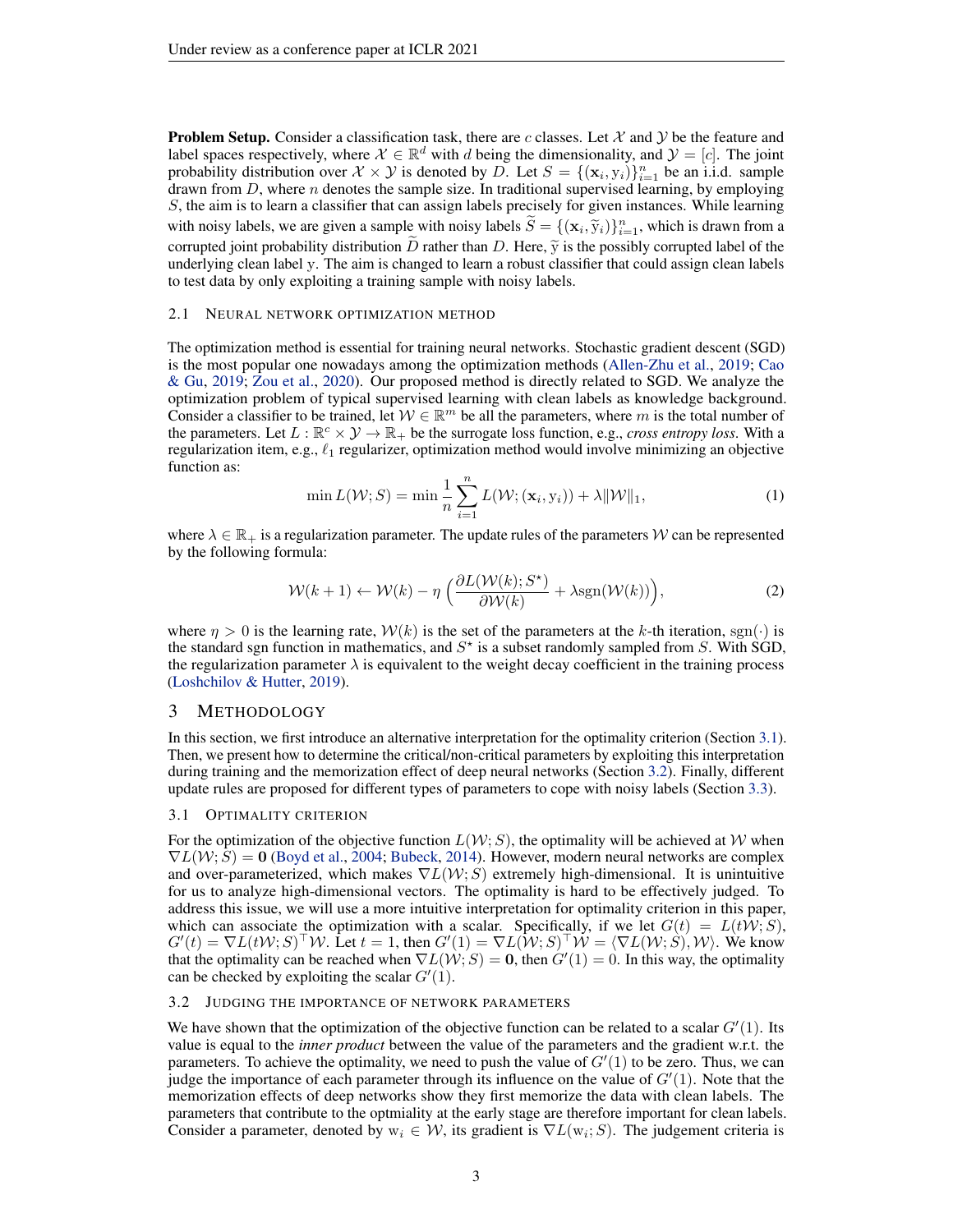denoted by  $g_i$ , i.e.,

<span id="page-3-3"></span>
$$
g_i = |\nabla L(\mathbf{w}_i; S) \times \mathbf{w}_i|, i \in [m]. \tag{3}
$$

If the value of  $g_i$  is large,  $w_i$  is viewed as a *critical parameter*, as  $g_i$  has a great influence on the value of  $G'(1)$ . On the contrary, if the value of  $g_i$  is small, e.g., zero or very close to zero,  $w_i$  is regarded to be a *non-critical parameter*. It is not important for fitting clean labels. If we update it, it will tend to fit noisy labels.

The underlying issue of directly using the gradient of  $L(w_i; S)$  as a criterion for the criticality can be identified. When we only exploit gradient information, we ignore the value of the parameter  $w_i$ . However, if the value is zero or close to zero, the parameter is *inactivated*. It is also non-critical for optimality [\(Han et al.,](#page-8-13) [2015;](#page-8-13) [Frankle & Carbin,](#page-8-6) [2018;](#page-8-6) [Lee et al.,](#page-9-15) [2019\)](#page-9-15). Note that we use early stopping in this paper. The deep networks mainly fit clean labels in the early training. Thus, even with the existence of noisy labels, we can use the criterion to analyze the criticality of the parameters.

#### <span id="page-3-1"></span>3.3 COMBATING NOISY LABELS WITH DIFFERENT UPDATE RULES

We have presented how to judge the importance of the parameters, and then divide them into the critical ones and non-critical ones. We exploit the label noise rate to help divide the parameters into the critical/non-critical ones. Intuitively, if the noise rate is high, the number of clean labels is small. The number of required critical parameters for memorizing clean labels is then small. The number of the critical parameters has a negative correlation with noise rate. We therefore use the noise rate to help identify the critical parameters. We use  $\tau$  to denote the noise rate. If  $\tau$  is not known in advanced, it can be easily inferred [\(Liu & Tao,](#page-9-9) [2016;](#page-9-9) [Yu et al.,](#page-10-14) [2018a\)](#page-10-14). We show that the proposed method is insensitive to the estimation result of the noise rate in Section [4.4.](#page-6-0) Then, the number of the critical parameters can be defined as:

<span id="page-3-4"></span>
$$
m_c = (1 - \tau)m. \tag{4}
$$

In each iteration, for each parameter  $w_i$ ,  $i \in [m]$ . The critical and non-critical parameters are determined according to the result of numerical sorting of  $g_i$ , which has been explained before. The critical and non-critical parameters are denoted by  $W_c$  and  $W_n$  respectively. Two different update strategies are performed for two types of the parameters.

**Robust positive update.** For the critical ones  $W_c$ , we use the gradients derived from the objective function and weight decay. We clip the gradients to perform *gradient decay* in this paper. The update rule is:

<span id="page-3-2"></span>
$$
\mathcal{W}_c(k+1) \leftarrow \mathcal{W}_c(k) - \eta \left( (1-\tau) \frac{\partial L(\mathcal{W}_c(k); \tilde{S}^{\star})}{\partial \mathcal{W}_c(k)} + \lambda \text{sgn}(\mathcal{W}_c(k)) \right),\tag{5}
$$

where  $\tilde{S}^*$  is a subset randomly sampled from  $\tilde{S}$ . Note that we directly use  $\tilde{S}^*$  here, rather than  $S^*$ in Eq. [\(2\)](#page-2-3). It is because the proposed method exploits the memorization effects of deep networks. Though we have only noisy training data, deep networks will first memorize training data with clean labels. As can be seen in Eq. [\(5\)](#page-3-2), the gradient decay coefficient is set to  $1 - \tau$ , which can prevent over-confident descent steps in the training process.

**Negative update.** For the non-critical parameters  $W_n$ , we only use the weight decay to update them. The update rule is:

<span id="page-3-5"></span>
$$
\mathcal{W}_n(k+1) \leftarrow \mathcal{W}_n(k) - \eta \lambda \text{sgn}(\mathcal{W}_n(k)).\tag{6}
$$

The gradients of the objective function exploit loss between the prediction of deep networks and given labels. Robust positive update uses the gradients to update the critical ones, which helps deep networks memorize clean labels. For the non-critical ones, they tend to overfit noisy labels, their gradients are misleading for generalization. Thus, we only use the weight decay, to update them. The weight decay will penalize their values to be zero and help generalization [\(Arora et al.,](#page-8-14) [2018\)](#page-8-14). As they are deactivated, they will not contribute to the memorization or generalization. The use of two update rules makes us achieve the goal, i.e., reducing the side effect of noisy labels and thus enhance the memorization of clean labels. The overall procedure of combating noisy labels with different update rules (CDR) is summarized in Algorithm [1.](#page-4-0)

## <span id="page-3-0"></span>4 EXPERIMENTS

In this section, we first introduce the datasets used, and implementation details in the experiments (Section [4.1\)](#page-4-1). We next introduce the methods used for comparison in this paper (Section [4.2\)](#page-5-0). The ablation study is conducted to show that the proposed method is not sensitive to the estimation result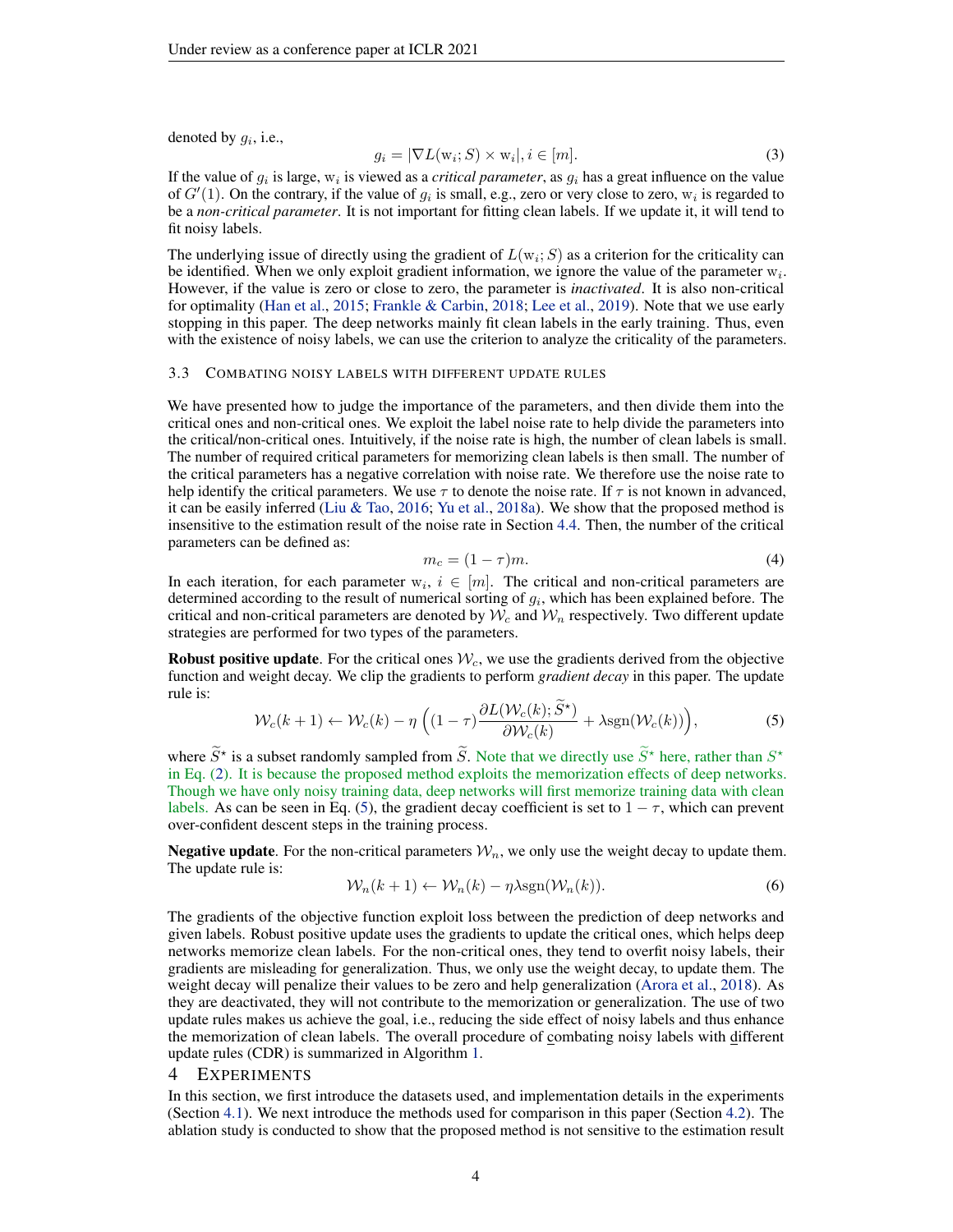# <span id="page-4-0"></span>Algorithm 1 CDR algorithm.

1: **Input**: initialization parameters W, noisy training set  $\mathcal{D}_t$ , noisy validation set  $\mathcal{D}_v$ , learning rate  $\eta$ , weight decay coefficient  $\lambda$ , fixed  $\tau$ , epoch T and  $T_{\text{max}}$ , iteration  $N_{\text{max}}$ ; for  $T = 1, 2, \ldots, T_{\text{max}}$  do 2: **Shuffle** training set  $\mathcal{D}_t$ ; for  $N = 1, \ldots, N_{\text{max}}$  do 3: Fetch mini-batch  $\bar{\mathcal{D}}_t$  from  $\mathcal{D}_t$ ; 4: **Divide** W into  $W_c$  and  $W_n$  with Eq. [\(3\)](#page-3-3) and Eq. [\(4\)](#page-3-4); //define the types of the parameters;<br>5: **Update**  $W_c$  with Eq. (5); //update  $W_c$  using the robust positive update; //update  $W_c$  using the robust positive update; 6: Update  $W_n$  with Eq. [\(6\)](#page-3-5); //update  $W_n$  using the negative update; end end //Early stopping criterion: if the minimum classification error is achieved with W on  $\mathcal{D}_v$ 

8: **Output**: parameters  $W$  after update.

of the noise rate (Section [4.3\)](#page-6-1). Finally, we present the experimental results on synthetic and real-world noisy datasets to show the effectiveness of the proposed method (Section [4.4\)](#page-6-0).

<span id="page-4-1"></span>4.1 DATASETS AND IMPLEMENTATION DETAILS

To verify the effectiveness of the proposed method, we run experiments on the manually corrupted version of four datasets, i.e., *MNIST* [\(LeCun et al.,](#page-9-16) [1998\)](#page-9-16), *F-MNIST* [\(Xiao et al.,](#page-10-15) [2017\)](#page-10-15), *CIFAR-10* and *CIFAR-100* [\(Krizhevsky & Hinton,](#page-9-17) [2009\)](#page-9-17), and two real-world noisy datasets, i.e., *Food-101* [\(Bossard et al.,](#page-8-15) [2014\)](#page-8-15) and *WebVision* [\(Li et al.,](#page-9-2) [2017a\)](#page-9-2). *MNIST* and *F-MNIST* both have 28×28 gayscale images of 10 classes including 60,000 training images and 10,000 test images. *CIFAR-10* and *CIFAR-100* both have  $32 \times 32 \times 3$  color images including 50,000 training images and 10,000 test images. *CIFAR-10* has 10 classes while *CIFAR-100* has 100 classes. *Food-101* consists of 101 food categories, with 101,000 images. For each class, 250 manually reviewed clean test images are provided as well as 750 training images with real-world label noise. *WebVision* contains 2.4 million images crawled from the websites using the 1,000 concepts in *ImageNet ILSVRC12* [\(Deng et al.,](#page-8-16) [2009\)](#page-8-16). Following the "Mini" setting in [\(Jiang et al.,](#page-9-3) [2018;](#page-9-3) [Chen et al.,](#page-8-17) [2019;](#page-8-17) [Ma et al.,](#page-9-12) [2020\)](#page-9-12), we take the first 50 classes of the Google resized image subset, and evaluate the trained networks on the same 50 classes of the *ILSVRC12* validation set, which is exploited as a test set. For all datasets, we leave out 10% training data as a validation set, which is for early stopping.

We consider four types of synthetic label noise in this paper, i.e., symmetric noise, asymmetric noise, pairflip noise and instance-dependent noise (abbreviated as instance noise). These settings are widely used in existing works [\(Ma et al.,](#page-9-18) [2018;](#page-9-18) [Thulasidasan et al.,](#page-10-16) [2019;](#page-10-16) [Xia et al.,](#page-10-17) [2020;](#page-10-17) [Pleiss et al.,](#page-9-19) [2020\)](#page-9-19). The noise rates  $\tau$  are set to 20% and 40%. The details of the noise setting are described as follows:

• Symmetric noise: this kind of label noise is generated by flipping labels in each class uniformly to incorrect labels of other classes.

• Asymmetric noise: this kind of label noise is generated by flipping labels within a set of similar classes. In this paper, for *MNIST*, flipping  $2 \rightarrow 7, 3 \rightarrow 8, 5 \leftrightarrow 6$ . For *F-MNIST*, flipping T-SHIRT  $\rightarrow$  SHIRT, PULLOVER  $\rightarrow$  COAT, SANDALS  $\rightarrow$  SNEAKER. For *CIFAR-10*, TRUCK  $\rightarrow$  AU-TOMOBILE, BIRD → AIRPLANE, DEER → HORSE, CAT↔DOG. For *CIFAR-100*, the 100 classes are grouped into 20 super-classes, and each has 5 sub-classes. Each class is then flipped into the next within the same super-class.

• Pairflip noise: the noise flips each class to its adjacent class. More explanation about this noise setting can be found in [\(Yu et al.,](#page-10-3) [2019;](#page-10-3) [Zheng et al.,](#page-11-1) [2020;](#page-11-1) [Lyu & Tsang,](#page-9-20) [2020\)](#page-9-20).

• Instance noise: the noise is quite realistic, where the probability that an instance is mislabeled depends on its features. Following [\(Xia et al.,](#page-10-17) [2020\)](#page-10-17), we generate this type of label noise to validate the effectiveness of the proposed method.

For *MNIST*, we train a LeNet [\(LeCun et al.,](#page-9-16) [1998\)](#page-9-16) with batch size 32. For *F-MNIST*, we train a ResNet-50 [\(He et al.,](#page-8-0) [2015\)](#page-8-0) with batch size 32. For *CIFAR-10* and *CIFAR-100*, we train a ResNet-50 with batch size 64, and typical data augmentations including random crop and horizontal flip are applied. For all the training, we use SGD optimizer with momentum 0.9 and weight decay is set to 10<sup>−</sup><sup>3</sup> . The initial learning rate is set to 10<sup>−</sup><sup>2</sup> . For *Food-101*, we use a ResNet-50 pre-trained on ImageNet with batch size 32. The initial learning rate is changed to 10<sup>−</sup><sup>3</sup> . For *WebVision*, we use an Inception-ResNet v2 [\(Szegedy et al.,](#page-10-18) [2016\)](#page-10-18) with batch size 128. The initial learning rate is set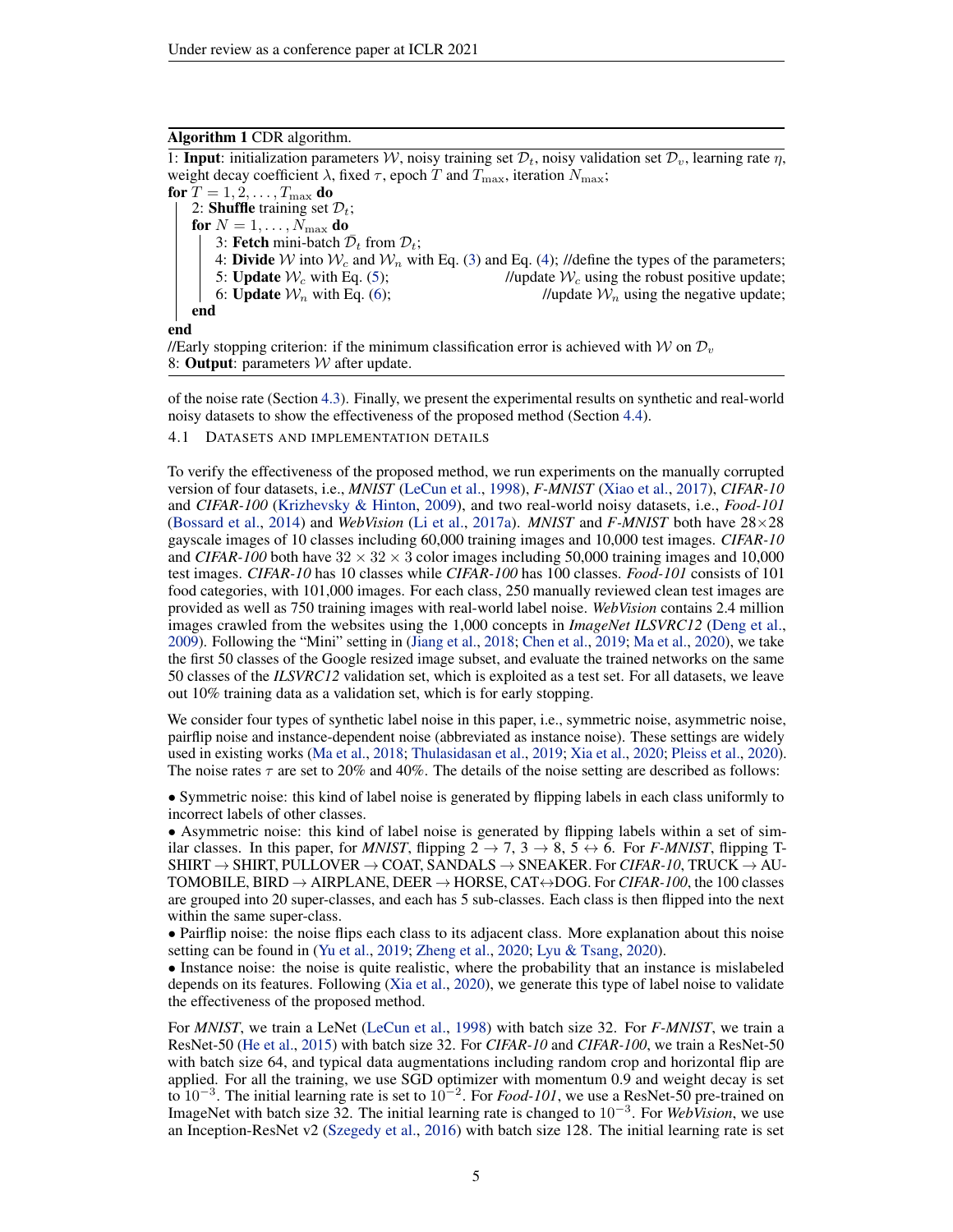| Dataset          | Method                 | Symmetric |     | Asymmetric |     | Pairflip |     | Instance                                                                                                                                                                                                                           |                                                                                                                                         |
|------------------|------------------------|-----------|-----|------------|-----|----------|-----|------------------------------------------------------------------------------------------------------------------------------------------------------------------------------------------------------------------------------------|-----------------------------------------------------------------------------------------------------------------------------------------|
|                  |                        | 20%       | 40% | 20%        | 40% | 20%      | 40% | 20%                                                                                                                                                                                                                                | 40%                                                                                                                                     |
| <b>MNIST</b>     | $\overline{\text{CE}}$ |           |     |            |     |          |     |                                                                                                                                                                                                                                    | $98.60 \pm 0.07$ $98.18 \pm 0.16$ $99.00 \pm 0.08$ $98.31 \pm 0.28$ $98.74 \pm 0.17$ $94.08 \pm 0.93$ $98.14 \pm 0.02$ $92.76 \pm 0.21$ |
|                  | GCE                    |           |     |            |     |          |     | 98.84±0.12 98.12±0.33 98.92±0.09 98.31±0.27 98.94±0.05 97.39±0.62 98.17±0.08 94.97±0.32                                                                                                                                            |                                                                                                                                         |
|                  | DMI                    |           |     |            |     |          |     | $98.94 \pm 0.02$ $98.62 \pm 0.17$ $99.07 \pm 0.10$ $98.61 \pm 0.26$ $98.96 \pm 0.12$ $97.27 \pm 0.39$ $98.34 \pm 0.17$ $95.34 \pm 0.28$                                                                                            |                                                                                                                                         |
|                  | <b>APL</b>             |           |     |            |     |          |     | 98.74 ± 0.09 97.04 ± 0.35 98.90 ± 0.07 97.23 ± 0.73 98.24 ± 0.39 95.24 ± 1.49 97.03 ± 0.29 90.04 ± 3.93                                                                                                                            |                                                                                                                                         |
|                  | MentorNet              |           |     |            |     |          |     | $97.21 \pm 0.13$ $93.96 \pm 0.76$ $98.51 \pm 0.09$ $93.47 \pm 0.80$ $97.25 \pm 0.32$ $93.27 \pm 0.73$ $95.17 \pm 0.26$ $90.05 \pm 1.43$                                                                                            |                                                                                                                                         |
|                  | Co-teaching            |           |     |            |     |          |     | $97.22 \pm 0.18$ $94.64 \pm 0.33$ $98.63 \pm 0.12$ $93.62 \pm 1.27$ $97.44 \pm 0.26$ $94.81 \pm 0.45$ $97.32 \pm 0.15$ $92.45 \pm 0.59$                                                                                            |                                                                                                                                         |
|                  | Co-teaching+           |           |     |            |     |          |     | $98.11 \pm 0.07$ $95.87 \pm 0.27$ $98.83 \pm 0.08$ $96.65 \pm 1.73$ $98.81 \pm 0.12$ $95.42 \pm 0.33$ $98.07 \pm 0.12$ $94.37 \pm 0.48$                                                                                            |                                                                                                                                         |
|                  | S <sub>2</sub> E       |           |     |            |     |          |     | $98.93 \pm 0.39$ $93.23 \pm 2.37$ $99.23 \pm 0.07$ $98.31 \pm 0.13$ $99.10 \pm 0.04$ $80.15 \pm 3.78$ $98.42 \pm 0.47$ $83.38 \pm 0.94$                                                                                            |                                                                                                                                         |
|                  | Forward                |           |     |            |     |          |     | $98.10 \pm 0.12$ $96.83 \pm 0.28$ $98.79 \pm 0.28$ $97.94 \pm 0.47$ $98.62 \pm 0.16$ $95.37 \pm 0.70$ $97.87 \pm 0.21$ $92.30 \pm 0.18$                                                                                            |                                                                                                                                         |
|                  | T-Revision             |           |     |            |     |          |     | 98.93 $\pm$ 0.07 98.40 $\pm$ 0.53 99.05 $\pm$ 0.16 98.23 $\pm$ 0.54 98.82 $\pm$ 0.07 97.43 $\pm$ 0.19 98.33 $\pm$ 0.15 95.64 $\pm$ 0.34                                                                                            |                                                                                                                                         |
|                  | Joint                  |           |     |            |     |          |     | $98.54 \pm 0.13$ $98.30 \pm 0.28$ $98.96 \pm 0.05$ $98.40 \pm 0.11$ $98.70 \pm 0.08$ $96.33 \pm 0.82$ $98.11 \pm 0.13$ $93.15 \pm 0.43$                                                                                            |                                                                                                                                         |
|                  | CDR                    |           |     |            |     |          |     |                                                                                                                                                                                                                                    | $99.00 \pm 0.04$ $98.80 \pm 0.12$ $99.30 \pm 0.04$ $98.80 \pm 0.17$ $99.17 \pm 0.08$ $98.12 \pm 0.23$ $98.49 \pm 0.09$ $94.45 \pm 1.04$ |
|                  | CE                     |           |     |            |     |          |     | $90.36 \pm 0.21$ $87.61 \pm 0.72$ $91.31 \pm 0.13$ $86.43 \pm 2.01$ $91.65 \pm 0.12$ $76.42 \pm 4.13$ $88.81 \pm 0.67$ $78.62 \pm 2.92$                                                                                            |                                                                                                                                         |
|                  | <b>GCE</b>             |           |     |            |     |          |     | $91.77 \pm 0.13$ $90.02 \pm 0.37$ $91.45 \pm 0.29$ $73.62 \pm 2.92$ $91.99 \pm 0.36$ $84.21 \pm 2.05$ $91.06 \pm 0.55$ $74.82 \pm 0.94$                                                                                            |                                                                                                                                         |
|                  | DMI                    |           |     |            |     |          |     | $91.87 \pm 0.26$ $88.65 \pm 0.37$ $92.33 \pm 0.11$ $89.62 \pm 0.48$ $91.33 \pm 0.37$ $83.93 \pm 0.92$ $90.87 \pm 0.15$ $80.51 \pm 0.66$                                                                                            |                                                                                                                                         |
|                  | <b>APL</b>             |           |     |            |     |          |     | $87.23 \pm 0.19$ $73.62 \pm 0.88$ $86.21 \pm 0.24$ $81.03 \pm 3.09$ $84.52 \pm 0.73$ $76.39 \pm 2.85$ $84.38 \pm 0.70$ $60.38 \pm 8.37$                                                                                            |                                                                                                                                         |
|                  | MentorNet              |           |     |            |     |          |     | $88.12 \pm 0.12$ $86.05 \pm 0.27$ $89.76 \pm 0.18$ $68.93 \pm 3.20$ $87.39 \pm 0.57$ $76.90 \pm 5.72$ $86.50 \pm 0.26$ $78.37 \pm 0.95$                                                                                            |                                                                                                                                         |
| F-MNIST          | Co-teaching            |           |     |            |     |          |     | $89.03 \pm 0.32$ $87.04 \pm 0.69$ $92.03 \pm 0.16$ $72.23 \pm 4.38$ $89.63 \pm 0.78$ $84.10 \pm 0.92$ $89.27 \pm 0.86$ $83.49 \pm 1.27$                                                                                            |                                                                                                                                         |
|                  | Co-teaching+           |           |     |            |     |          |     | $91.34 \pm 0.17$ $90.23 \pm 0.21$ $83.98 \pm 1.05$ $66.27 \pm 3.01$ $91.08 \pm 0.25$ $72.65 \pm 0.49$ $83.78 \pm 0.73$ $38.79 \pm 9.93$                                                                                            |                                                                                                                                         |
|                  | S <sub>2</sub> E       |           |     |            |     |          |     | $90.89 \pm 0.27$ 75.68 $\pm$ 3.73 91.20 $\pm$ 0.31 87.06 $\pm$ 0.50 91.52 $\pm$ 0.19 72.09 $\pm$ 2.15 89.17 $\pm$ 0.32 72.62 $\pm$ 2.73                                                                                            |                                                                                                                                         |
|                  | Forward                |           |     |            |     |          |     | $90.72 \pm 0.19$ 88.05 $\pm$ 0.73 92.05 $\pm$ 0.21 85.42 $\pm$ 0.74 90.02 $\pm$ 0.87 83.06 $\pm$ 0.79 87.95 $\pm$ 0.75 75.34 $\pm$ 1.89                                                                                            |                                                                                                                                         |
|                  | T-Revision             |           |     |            |     |          |     | $91.95 \pm 0.20$ $90.35 \pm 0.28$ $92.07 \pm 0.11$ $88.53 \pm 0.32$ $91.06 \pm 0.19$ $85.67 \pm 0.88$ $91.05 \pm 0.28$ $84.34 \pm 1.37$                                                                                            |                                                                                                                                         |
|                  | Joint                  |           |     |            |     |          |     | $82.01 \pm 0.77$ $72.36 \pm 2.84$ $85.92 \pm 0.83$ $73.09 \pm 0.91$ $86.04 \pm 0.99$ $70.87 \pm 3.95$ $82.07 \pm 0.94$ $50.62 \pm 4.77$                                                                                            |                                                                                                                                         |
|                  | CDR                    |           |     |            |     |          |     |                                                                                                                                                                                                                                    | $92.24 \pm 0.11$ $90.91 \pm 0.27$ $93.01 \pm 0.14$ $90.37 \pm 0.32$ $93.06 \pm 0.19$ $87.55 \pm 1.07$ $91.52 \pm 0.17$ $85.04 \pm 1.02$ |
|                  | CE                     |           |     |            |     |          |     | $89.14 \pm 0.41$ $86.25 \pm 1.32$ $88.21 \pm 0.19$ $86.37 \pm 1.03$ $89.68 \pm 0.72$ $86.53 \pm 0.37$ $86.73 \pm 0.36$ $75.33 \pm 2.72$                                                                                            |                                                                                                                                         |
|                  | <b>GCE</b>             |           |     |            |     |          |     | $89.48 \pm 0.28$ $86.07 \pm 0.41$ $89.03 \pm 0.21$ $84.12 \pm 1.24$ $88.58 \pm 0.34$ $83.23 \pm 3.98$ $88.02 \pm 0.34$ $76.89 \pm 0.96$                                                                                            |                                                                                                                                         |
|                  | DMI                    |           |     |            |     |          |     | $89.29 \pm 0.30$ $86.89 \pm 1.07$ $89.37 \pm 0.82$ $86.32 \pm 1.17$ $88.41 \pm 1.01$ $84.02 \pm 1.73$ $88.93 \pm 0.29$ $79.35 \pm 2.17$                                                                                            |                                                                                                                                         |
|                  | <b>APL</b>             |           |     |            |     |          |     | $88.21 \pm 0.32$ $81.07 \pm 1.36$ $89.03 \pm 0.75$ $85.10 \pm 2.42$ $87.34 \pm 1.44$ $80.12 \pm 3.65$ $76.31 \pm 2.24$ $50.73 \pm 4.89$                                                                                            |                                                                                                                                         |
|                  | MentorNet              |           |     |            |     |          |     | $83.26 \pm 0.72 \hspace{0.2cm} 78.37 \pm 1.73 \hspace{0.2cm} 84.07 \pm 0.59 \hspace{0.2cm} 60.22 \pm 3.47 \hspace{0.2cm} 78.73 \pm 0.89 \hspace{0.2cm} 69.37 \pm 3.28 \hspace{0.2cm} 83.06 \pm 0.92 \hspace{0.2cm} 73.40 \pm 2.19$ |                                                                                                                                         |
| CIFAR-10         | Co-teaching            |           |     |            |     |          |     | 88.20±0.27 84.45±0.68 87.42±0.38 64.03±0.73 82.66±0.32 73.68±0.62 86.71±0.79 81.14±1.32                                                                                                                                            |                                                                                                                                         |
|                  | Co-teaching+           |           |     |            |     |          |     | 86.47 ± 0.92 78.93 ± 0.74 85.37 ± 0.47 63.17 ± 3.48 84.01 ± 1.01 70.17 ± 1.37 85.92 ± 0.26 57.95 ± 3.17                                                                                                                            |                                                                                                                                         |
|                  | S <sub>2</sub> E       |           |     |            |     |          |     | <b>90.26</b> $\pm$ 0.24 75.20 $\pm$ 2.05 90.73 $\pm$ 0.32 87.83 $\pm$ 0.97 89.92 $\pm$ 0.37 76.18 $\pm$ 1.93 90.32 $\pm$ 0.21 68.93 $\pm$ 1.86                                                                                     |                                                                                                                                         |
|                  | Forward                |           |     |            |     |          |     | $88.36 \pm 0.34$ $86.47 \pm 0.98$ $89.30 \pm 0.71$ $85.33 \pm 1.48$ $87.62 \pm 0.24$ $83.23 \pm 1.30$ $85.39 \pm 0.23$ $76.88 \pm 1.26$                                                                                            |                                                                                                                                         |
|                  | T-Revision             |           |     |            |     |          |     | 89.43 ± 0.62 86.98 ± 0.87 89.94 ± 0.74 88.11 ± 1.22 91.01 ± 0.29 87.10 ± 1.38 90.43 ± 0.38 85.46 ± 1.04                                                                                                                            |                                                                                                                                         |
|                  | Joint                  |           |     |            |     |          |     | $89.94 \pm 0.25$ $87.17 \pm 0.35$ $90.83 \pm 0.18$ $88.24 \pm 0.79$ $91.31 \pm 0.73$ $85.62 \pm 1.75$ $90.13 \pm 0.34$ $85.23 \pm 0.74$                                                                                            |                                                                                                                                         |
|                  | CDR                    |           |     |            |     |          |     |                                                                                                                                                                                                                                    | $90.26 \pm 0.31$ $87.19 \pm 0.43$ $92.00 \pm 0.27$ $88.68 \pm 0.67$ $92.11 \pm 0.23$ $88.58 \pm 0.39$ $91.14 \pm 0.23$ $86.25 \pm 0.57$ |
|                  | CE                     |           |     |            |     |          |     | $63.93 \pm 0.72$ $56.82 \pm 0.82$ $64.12 \pm 0.54$ $52.86 \pm 0.92$ $64.10 \pm 0.46$ $52.77 \pm 0.79$ $63.33 \pm 0.29$ $50.84 \pm 0.89$                                                                                            |                                                                                                                                         |
| <b>CIFAR-100</b> | <b>GCE</b>             |           |     |            |     |          |     | 65.62±0.82 57.97±1.21 65.34±0.64 54.35±1.28 62.32±1.04 55.03±1.25 66.67±0.40 55.14±1.77                                                                                                                                            |                                                                                                                                         |
|                  | DMI                    |           |     |            |     |          |     | $62.77 \pm 0.92$ $57.42 \pm 0.53$ $64.30 \pm 0.84$ $51.31 \pm 2.73$ $58.77 \pm 0.64$ $42.89 \pm 0.77$ $59.04 \pm 0.35$ $46.99 \pm 0.62$                                                                                            |                                                                                                                                         |
|                  | <b>APL</b>             |           |     |            |     |          |     | $59.37 \pm 0.82$ $51.03 \pm 1.04$ $54.31 \pm 0.84$ $48.22 \pm 1.35$ $59.77 \pm 0.74$ $53.25 \pm 0.92$ $49.17 \pm 2.72$ $38.18 \pm 4.04$                                                                                            |                                                                                                                                         |
|                  | MentorNet              |           |     |            |     |          |     | $57.27 \pm 1.32$ $49.01 \pm 2.09$ $54.10 \pm 0.92$ $33.21 \pm 1.82$ $54.73 \pm 1.26$ $45.31 \pm 2.93$ $50.02 \pm 0.73$ $36.27 \pm 1.64$                                                                                            |                                                                                                                                         |
|                  | Co-teaching            |           |     |            |     |          |     | $61.47 \pm 0.41$ $53.44 \pm 0.40$ $57.35 \pm 0.82$ $37.62 \pm 1.77$ $58.11 \pm 0.47$ $48.46 \pm 0.64$ $57.73 \pm 0.37$ $43.28 \pm 0.55$                                                                                            |                                                                                                                                         |
|                  | Co-teaching+           |           |     |            |     |          |     | $64.13 \pm 0.32$ $55.92 \pm 0.81$ $58.97 \pm 1.19$ $40.16 \pm 2.74$ $56.31 \pm 0.41$ $38.03 \pm 0.55$ $55.45 \pm 0.57$ $41.11 \pm 1.32$                                                                                            |                                                                                                                                         |
|                  | S <sub>2</sub> E       |           |     |            |     |          |     | $64.21 \pm 0.72$ $43.12 \pm 2.77$ $63.92 \pm 0.46$ $42.45 \pm 1.73$ $58.21 \pm 0.43$ $41.74 \pm 2.09$ $61.08 \pm 0.59$ $47.06 \pm 1.93$                                                                                            |                                                                                                                                         |
|                  | Forward                |           |     |            |     |          |     | $54.88 \pm 0.92$ $45.64 \pm 1.77$ $64.07 \pm 1.02$ $53.84 \pm 2.71$ $58.37 \pm 0.56$ $39.82 \pm 0.73$ $58.55 \pm 0.31$ $46.42 \pm 0.95$                                                                                            |                                                                                                                                         |
|                  | T-Revision             |           |     |            |     |          |     | 64.67 $\pm$ 0.38 57.15 $\pm$ 1.02 68.02 $\pm$ 0.53 54.93 $\pm$ 1.09 62.69 $\pm$ 0.73 52.31 $\pm$ 1.46 60.22 $\pm$ 0.68 50.23 $\pm$ 1.79                                                                                            |                                                                                                                                         |
|                  | Joint                  |           |     |            |     |          |     | $66.12 \pm 0.42$ 59.45 $\pm$ 0.68 68.29 $\pm$ 0.25 55.53 $\pm$ 0.47 67.35 $\pm$ 0.31 52.22 $\pm$ 1.85 65.91 $\pm$ 0.43 55.09 $\pm$ 0.93                                                                                            |                                                                                                                                         |
|                  | CDR                    |           |     |            |     |          |     | $68.68 \pm 0.33$ $62.72 \pm 0.38$ $70.64 \pm 0.51$ $55.58 \pm 0.78$ $71.93 \pm 0.57$ $56.94 \pm 1.30$ $69.82 \pm 0.42$ $61.03 \pm 0.77$                                                                                            |                                                                                                                                         |

<span id="page-5-1"></span>Table 1: Mean and standard deviations of classification accuracy (percentage) on synthetic noisy datasets with different noise levels. The experimental results are reported over five trials. The best mean results are bolded.

to 10<sup>−</sup><sup>1</sup> . We set 100 epochs in total for all the experiments. For fair comparison, all the codes are implemented in PyTorch 1.2.0 with CUDA 10.0, and run on NVIDIA Tesla V100 GPUs.

## <span id="page-5-0"></span>4.2 COMPARISON METHODS

We compare the proposed method with the following methods: (1) CE, which trains the deep neural networks with the cross entropy loss on noisy datasets. (2) GCE [\(Zhang & Sabuncu,](#page-10-11) [2018\)](#page-10-11), which unites the mean absolute error loss and the cross entropy loss to handle noisy labels. The hyperparameter q in this work is set to 0.7. (3) DMI [\(Xu et al.,](#page-10-9) [2019\)](#page-10-9), which copes with noisy labels from the perspective of information theory. (4) APL [\(Ma et al.,](#page-9-12) [2020\)](#page-9-12), which combines two mutually reinforcing robust loss functions. In this paper, we employ its combination of NCE and RCE for a comparison. (5) MentorNet [\(Jiang et al.,](#page-9-3) [2018\)](#page-9-3), which learns a curriculum to filter out noisy data. (6) Co-teaching [\(Han et al.,](#page-8-4) [2018\)](#page-8-4), which maintains two networks and cross-trains on the instances with small loss. (7) Co-teaching+ [\(Yu et al.,](#page-10-3) [2019\)](#page-10-3), which maintains two networks and finds small loss instances among the prediction disagreement data for training. (8) S2E [\(Yao et al.,](#page-10-5) [2020\)](#page-10-5), which exploits automated machine learning to handle noisy labels. (9) Forward [\(Patrini et al.,](#page-9-10) [2017\)](#page-9-10), which estimates the noise transition matrix to correct the training loss. (10) T-Revision [\(Xia et al.,](#page-10-10) [2019\)](#page-10-10),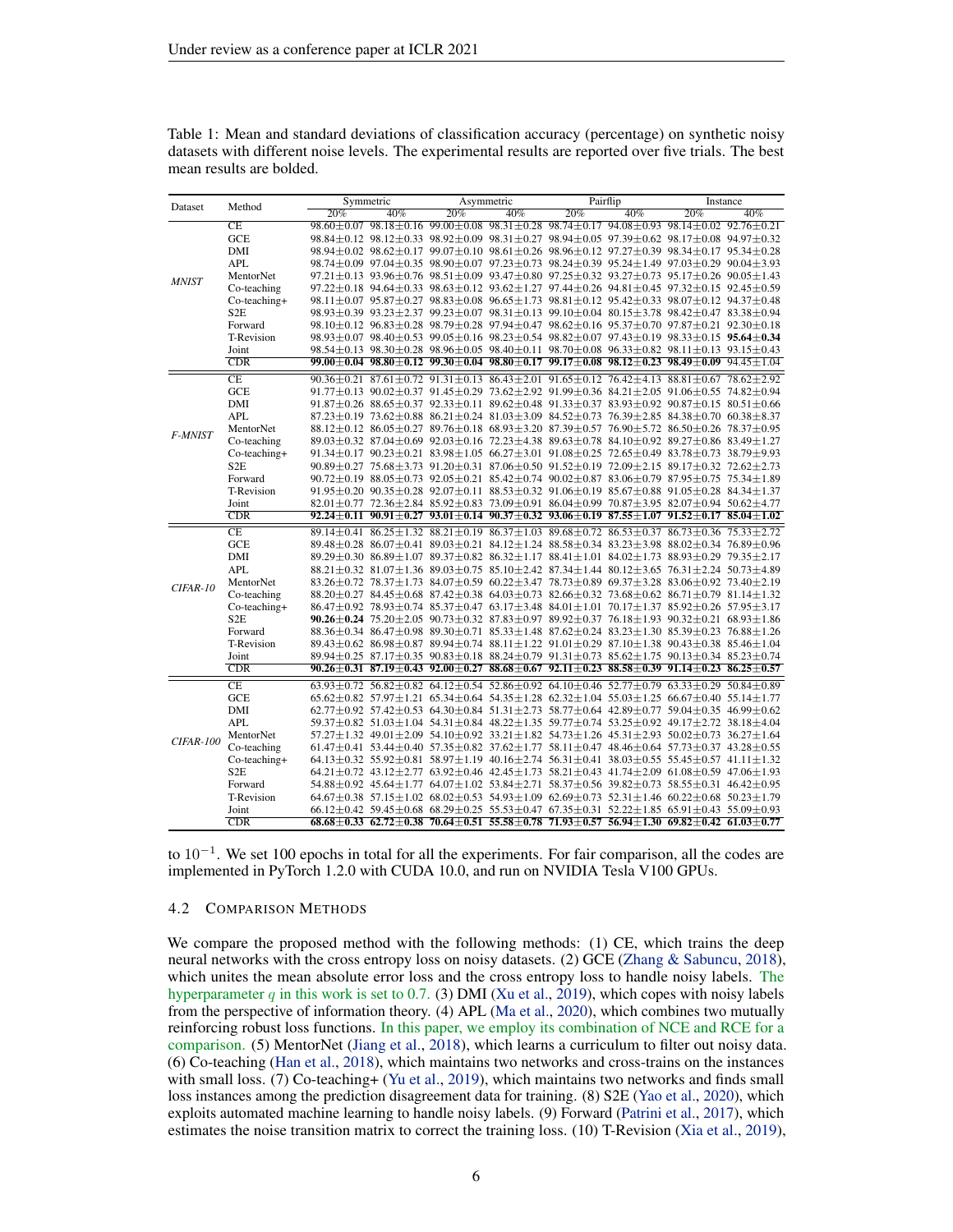which employs importance reweighting technique and introduces a slack variable to revise the noise transition matrix. (11) Joint [\(Tanaka et al.,](#page-10-19) [2018\)](#page-10-19), which jointly optimizes the network parameters and the sample labels. The hyperparameters  $\alpha$  and  $\beta$  are set to 1.2 and 0.8 respectively. Note that we do not compare with some state-of-the-art methods like SELF [\(Nguyen et al.,](#page-9-4) [2020\)](#page-9-4) and DivideMix [\(Li et al.,](#page-9-1) [2020a\)](#page-9-1) as baselines because of the following reasons. (1) Their proposed methods are aggregations of multiple techniques while this paper only focuses on one, therefore the comparison is not fair. (2) We are focusing on proving the concept, i.e., how to reduce the side effect of noisy labels before early stopping, but not on boosting the classification performance.

## <span id="page-6-1"></span>4.3 ABLATION STUDY

We need the noise rate to determine the number of different types of the parameters and the gradient decay coefficient as mentioned above. Compared with symmetric noise, asymmetric noise and pairflip noise, the noise rate of instance noise is hard to be estimated [\(Cheng et al.,](#page-8-18) [2020;](#page-8-18) [Xia et al.,](#page-10-17) [2020\)](#page-10-17). We present that our proposed method is insensitive to the estimation result of noise rate. The experiments are conducted on *CIFAR-10* and *CIFAR-100* datasets with instance noise. The noise rates are set to 20% and 40%, respectively. In Figure [1,](#page-6-2) we show that how the classificaition performance of the proposed method varies with the change of the estimated noise rate. We can clearly see that the proposed method is robust to the estimation result of the noise rate.

<span id="page-6-2"></span>

Figure 1: Illustration of robustness to the estimation result of noise rate. For each estimated noise rate, we report experimental results over five trials. The blue dots represent the result of each experiment. The orange dots represent the mean of five experimental results in each case.

### <span id="page-6-0"></span>4.4 CLASSIFICATION PERFORMANCE ON NOISY DATASETS

Results on synthetic noisy datasets. Table [1](#page-5-1) shows the experimental results on four synthetic noisy datasets with various types of noisy labels. For *MNIST*, as can be seen, our proposed method produce the best results in the vast majority of cases. When the noise is instance-dependent, the proposed method achieves competitive results. Note that T-revision achieves the best classification performance in this case. Compared with the other synthetic noisy datasets, *MNIST* is less challenging. In this case, T-revision thus can exploit the noise transition matrix and the slack variable to well model label noise, which leads to the best performance. However, for the instance-dependent label noise on the other datasets, i.e., *F-MNIST*, *CIFAR10*, and *CIFAR100*, estimating the transition matrices does not work well and the proposed robust eary-learning method achieves the best performance.

For *F-MNIST* and *CIFAR-10*, our proposed method is consistently superior to other state-of-the-art methods across all the settings. Note that S2E achieves impressive performance in the case of Symmetric-20% on *CIFAR-10*. However, it fails to generalize well compared with the proposed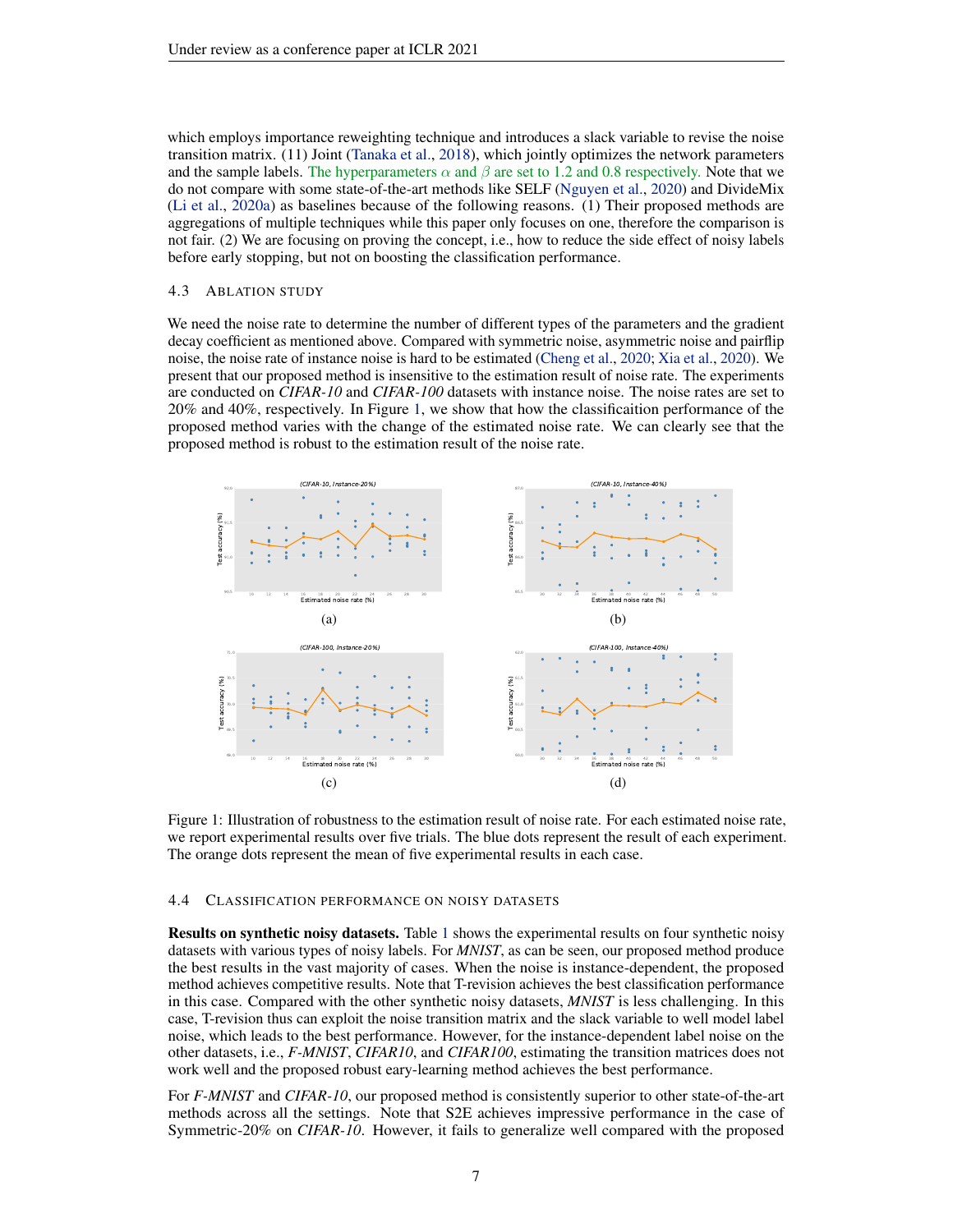<span id="page-7-3"></span>

Figure 2: Illustration of the experimental results on noisy *CIFAR-100*. We can clearly see that the proposed method (CDR) can reduce the side effect of noisy labels at the early training stage, which improves generalization (red line *vs.* green line).

method, especially in the cases of 40% label noise rate. In contrast, CDR achieves a clear lead over S2E in these cases, which verifies the effectiveness of the proposed method. Lastly, for the more challenging dataset, i.e., *CIFAR-100*, the proposed method once again outperforms all the baseline methods. In particular, in the very challenging case of Instance-40%, the proposed method takes a nearly 6% lead compared to the second best method GCE.

Results on real-world noisy datasets. The experimental results on *Food-101* and *WebVision* datasets are reported in Table [2](#page-7-1) and [3.](#page-7-2) Again, on classification accuracy, our method surpasses all other baselines. This verifies the effectiveness of our proposed method against real-world label noise.

Note that the CE method exploits early stopping in all experiments. Compared the classification performance of CE with the classification performance of CDR, i.e., early stopping *vs.* robust early stopping, we can clearly see that the proposed method can achieve better performance. We also present the illustration of the experimental results on *CIFAR-100* with 40% noise. As shown in Figure [2,](#page-7-3) CDR can effectively reduce the side effect of noisy labels at the early training stage. The illustrations of the experimental results on the other employed datasets and settings can be found in Appendix [A.](#page-12-0)

| $C_{\rm E}$     | GCE.  | DMI   | APL                |       | MentorNet Co-teaching |
|-----------------|-------|-------|--------------------|-------|-----------------------|
| 84.03           | 84.96 | 85.52 | 82.17              | 81.25 | 83.73                 |
| $Co$ -teaching+ | S2E   |       | Forward T-Revision | Joint | <b>CDR</b>            |
| 76.89           | 84 97 | 85.52 | 85.97              | 83.10 | 86.36                 |

<span id="page-7-1"></span>Table 2: Classification accuracy (percentage) on *Food-101* dataset. The best result is in bold.

<span id="page-7-2"></span>Table 3: Top-1 validation accuracies (percentage) on clean *ILSVRC12* validation set of Inception-ResNet v2 models trained on *WebVision* dataset, under the "Mini" setting in [\(Jiang et al.,](#page-9-3) [2018;](#page-9-3) [Chen](#page-8-17) [et al.,](#page-8-17) [2019;](#page-8-17) [Ma et al.,](#page-9-12) [2020\)](#page-9-12). The best result is in bold.

| CE.             | GCE.  | DMI   | APL                    |       | MentorNet Co-teaching |
|-----------------|-------|-------|------------------------|-------|-----------------------|
| 57.34           | 55.62 | 56.93 | 61.27                  | 57.66 | 61.22                 |
| $Co$ -teaching+ |       |       | S2E Forward T-Revision | Joint | <b>CDR</b>            |
| 33.26           | 54.33 | 56.39 | 60.58                  | 47.60 | 61.85                 |

# <span id="page-7-0"></span>5 CONCLUSION

In this paper, motivated by the lottery ticket hypothesis, we provide a novel method to distinguish the critical parameters and non-critical parameters for fitting clean labels. Then we propose different update rules for different types of parameters to reduce the side effect before early stopping. The proposed method is very effective for learning with noisy labels, which is supported by experiments on synthetic datasets with various types of label noise as well as on real-world datasets. Our method is simple and orthogonal to other methods. We believe that this opens up new possibilities in the topics of learning with noisy labels. It would be interesting to explore the potential characteristics of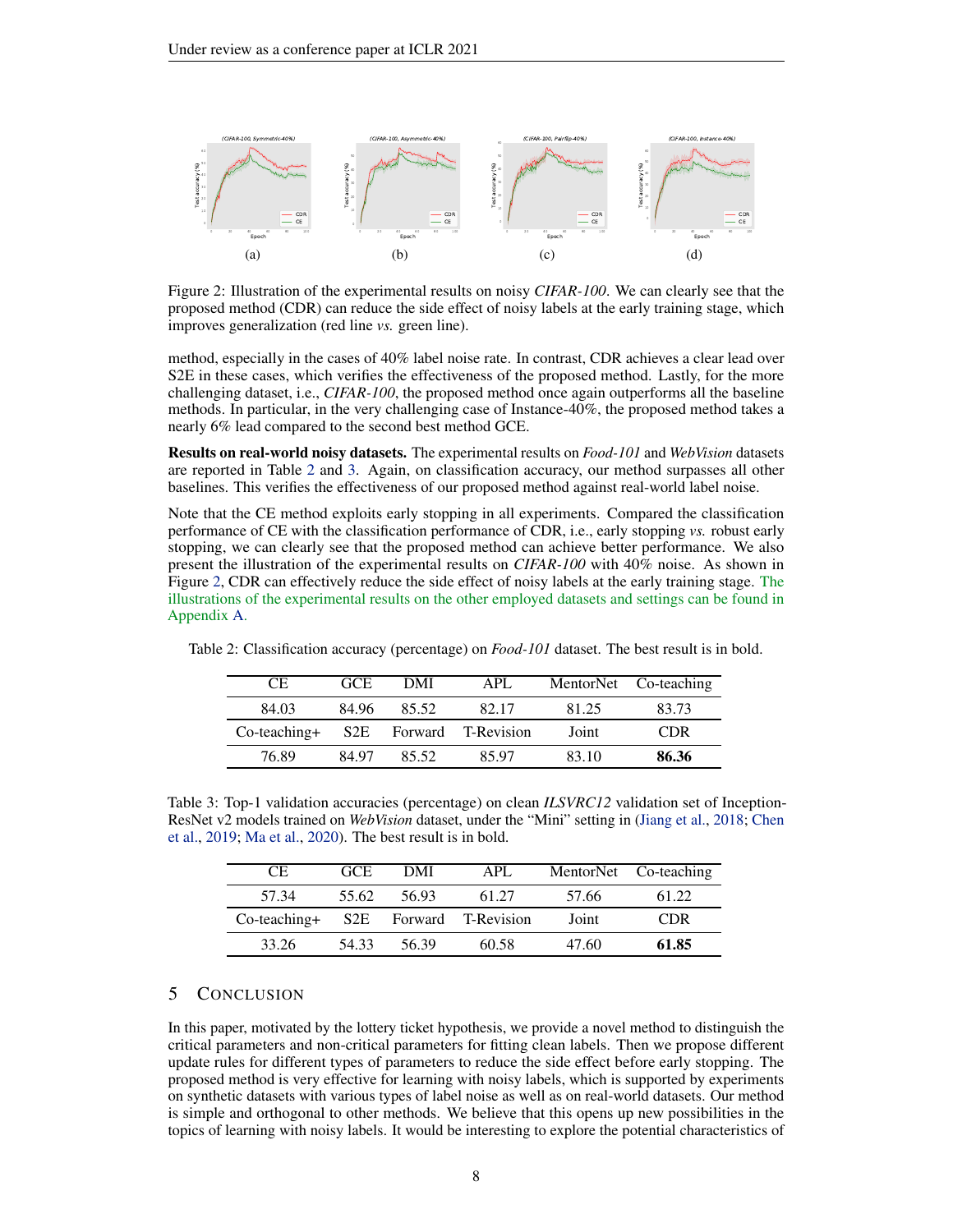the updated parameters such as the distance to initial parameters [\(Li et al.,](#page-9-6) [2020b;](#page-9-6) [Hu et al.,](#page-9-7) [2020\)](#page-9-7) and the mutual information with the vector of all training labels given inputs [\(Harutyunyan et al.,](#page-8-2) [2020\)](#page-8-2).

## **REFERENCES**

- <span id="page-8-9"></span>Zeyuan Allen-Zhu, Yuanzhi Li, and Yingyu Liang. Learning and generalization in overparameterized neural networks, going beyond two layers. In *NeurIPS*, pp. 6158–6169, 2019.
- <span id="page-8-14"></span>Sanjeev Arora, Rong Ge, Behnam Neyshabur, and Yi Zhang. Stronger generalization bounds for deep nets via a compression approach. In *ICML*, pp. 254–263, 2018.
- <span id="page-8-3"></span>Devansh Arpit, Stanisław Jastrzebski, Nicolas Ballas, David Krueger, Emmanuel Bengio, Maxinder S Kanwal, Tegan Maharaj, Asja Fischer, Aaron Courville, Yoshua Bengio, et al. A closer look at memorization in deep networks. *arXiv preprint arXiv:1706.05394*, 2017.
- <span id="page-8-15"></span>Lukas Bossard, Matthieu Guillaumin, and Luc Van Gool. Food-101 – mining discriminative components with random forests. In *ECCV*, 2014.
- <span id="page-8-11"></span>Stephen Boyd, Stephen P Boyd, and Lieven Vandenberghe. *Convex optimization*. Cambridge university press, 2004.
- <span id="page-8-12"></span>Sébastien Bubeck. Convex optimization: Algorithms and complexity. *arXiv preprint arXiv:1405.4980*, 2014.
- <span id="page-8-10"></span>Yuan Cao and Quanquan Gu. Generalization bounds of stochastic gradient descent for wide and deep neural networks. In *NeurIPS*, pp. 10836–10846, 2019.
- <span id="page-8-7"></span>Rich Caruana, Steve Lawrence, and C Lee Giles. Overfitting in neural nets: Backpropagation, conjugate gradient, and early stopping. In *NeurIPS*, pp. 402–408, 2001.
- <span id="page-8-17"></span>Pengfei Chen, Benben Liao, Guangyong Chen, and Shengyu Zhang. Understanding and utilizing deep neural networks trained with noisy labels. *arXiv preprint arXiv:1905.05040*, 2019.
- <span id="page-8-18"></span>Jiacheng Cheng, Tongliang Liu, Kotagiri Ramamohanarao, and Dacheng Tao. Learning with bounded instance-and label-dependent label noise. In *ICML*, 2020.
- <span id="page-8-16"></span>Jia Deng, Wei Dong, Richard Socher, Li-Jia Li, Kai Li, and Li Fei-Fei. Imagenet: A large-scale hierarchical image database. In *CVPR*, pp. 248–255. Ieee, 2009.
- <span id="page-8-6"></span>Jonathan Frankle and Michael Carbin. The lottery ticket hypothesis: Finding sparse, trainable neural networks. *arXiv preprint arXiv:1803.03635*, 2018.
- <span id="page-8-1"></span>Alex Graves, Abdel-rahman Mohamed, and Geoffrey Hinton. Speech recognition with deep recurrent neural networks. In *IEEE international conference on acoustics, speech and signal processing*, pp. 6645–6649. IEEE, 2013.
- <span id="page-8-4"></span>Bo Han, Quanming Yao, Xingrui Yu, Gang Niu, Miao Xu, Weihua Hu, Ivor Tsang, and Masashi Sugiyama. Co-teaching: Robust training of deep neural networks with extremely noisy labels. In *NeurIPS*, pp. 8527–8537, 2018.
- <span id="page-8-5"></span>Bo Han, Gang Niu, Xingrui Yu, Quanming Yao, Miao Xu, Ivor W Tsang, and Masashi Sugiyama. Sigua: Forgetting may make learning with noisy labels more robust. In *ICML*, 2020.
- <span id="page-8-13"></span>Song Han, Jeff Pool, John Tran, and William Dally. Learning both weights and connections for efficient neural network. In *NeurIPS*, pp. 1135–1143, 2015.
- <span id="page-8-2"></span>Hrayr Harutyunyan, Kyle Reing, Greg Ver Steeg, and Aram Galstyan. Improving generalization by controlling label-noise information in neural network weights. In *ICML*, 2020.
- <span id="page-8-0"></span>Kaiming He, Xiangyu Zhang, Shaoqing Ren, and Jian Sun. Deep residual learning for image recognition. *arXiv preprint arXiv:1512.03385*, 2015.
- <span id="page-8-8"></span>Dan Hendrycks, Mantas Mazeika, Duncan Wilson, and Kevin Gimpel. Using trusted data to train deep networks on labels corrupted by severe noise. In *NeurIPS*, pp. 10456–10465. 2018.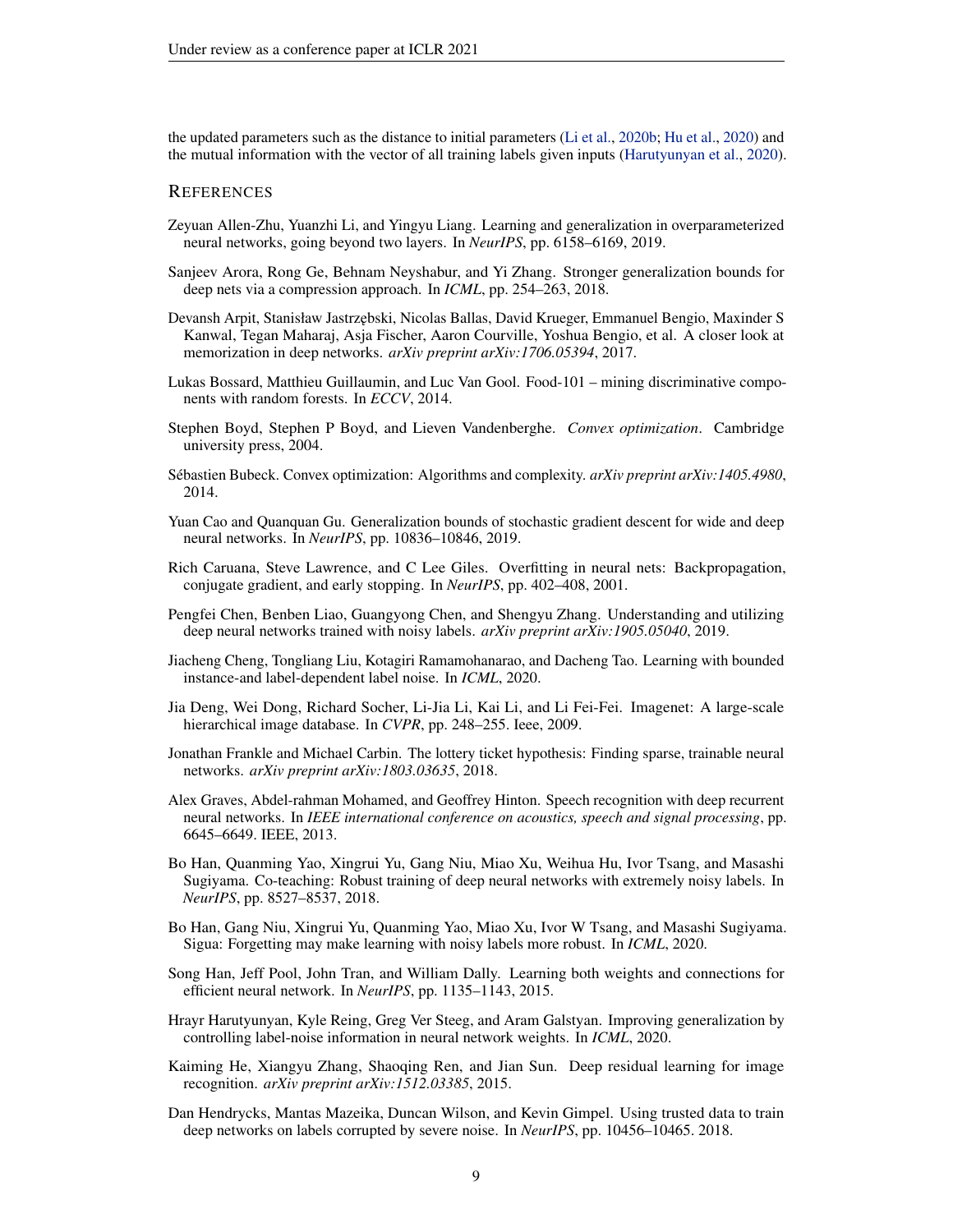- <span id="page-9-7"></span>Wei Hu, Zhiyuan Li, and Dingli Yu. Simple and effective regularization methods for training on noisily labeled data with generalization guarantee. In *ICLR*, 2020.
- <span id="page-9-3"></span>Lu Jiang, Zhengyuan Zhou, Thomas Leung, Li-Jia Li, and Li Fei-Fei. MentorNet: Learning datadriven curriculum for very deep neural networks on corrupted labels. In *ICML*, pp. 2309–2318, 2018.
- <span id="page-9-17"></span>Alex Krizhevsky and Geoffrey Hinton. Learning multiple layers of features from tiny images. Technical report, 2009.
- <span id="page-9-16"></span>Yann LeCun, Corinna Cortes, and Christopher J.C. Burges. The MNIST database of handwritten digits. *http://yann.lecun.com/exdb/mnist/*, 1998.
- <span id="page-9-15"></span>Namhoon Lee, Thalaiyasingam Ajanthan, and Philip HS Torr. Snip: Single-shot network pruning based on connection sensitivity. In *ICLR*, 2019.
- <span id="page-9-1"></span>Junnan Li, Richard Socher, and Steven C.H. Hoi. Dividemix: Learning with noisy labels as semisupervised learning. In *ICLR*, 2020a.
- <span id="page-9-6"></span>Mingchen Li, Mahdi Soltanolkotabi, and Samet Oymak. Gradient descent with early stopping is provably robust to label noise for overparameterized neural networks. In *AISTATS*, 2020b.
- <span id="page-9-2"></span>Wen Li, Limin Wang, Li Wei, Eirikur Agustsson, and Luc Van Gool. Webvision database: Visual learning and understanding from web data. *arXiv preprint arXiv:1708.02862*, 2017a.
- <span id="page-9-11"></span>Yuncheng Li, Jianchao Yang, Yale Song, Liangliang Cao, Jiebo Luo, and Li-Jia Li. Learning from noisy labels with distillation. In *ICCV*, pp. 1910–1918, 2017b.
- <span id="page-9-5"></span>Sheng Liu, Jonathan Niles-Weed, Narges Razavian, and Carlos Fernandez-Granda. Early-learning regularization prevents memorization of noisy labels. *arXiv preprint arXiv:2007.00151*, 2020.
- <span id="page-9-9"></span>Tongliang Liu and Dacheng Tao. Classification with noisy labels by importance reweighting. *IEEE Transactions on Pattern Analysis and Machine Intelligence*, 38(3):447–461, 2016.
- <span id="page-9-14"></span>Ilya Loshchilov and Frank Hutter. Decoupled weight decay regularization. In *ICLR*, 2019.
- <span id="page-9-20"></span>Yueming Lyu and Ivor W. Tsang. Curriculum loss: Robust learning and generalization against label corruption. In *ICLR*, 2020.
- <span id="page-9-18"></span>Xingjun Ma, Yisen Wang, Michael E Houle, Shuo Zhou, Sarah M Erfani, Shu-Tao Xia, Sudanthi Wijewickrema, and James Bailey. Dimensionality-driven learning with noisy labels. In *ICML*, pp. 3361–3370, 2018.
- <span id="page-9-12"></span>Xingjun Ma, Hanxun Huang, Yisen Wang, Simone Romano, Sarah Erfani, and James Bailey. Normalized loss functions for deep learning with noisy labels. In *ICML*, 2020.
- <span id="page-9-4"></span>Duc Tam Nguyen, Chaithanya Kumar Mummadi, Thi Phuong Nhung Ngo, Thi Hoai Phuong Nguyen, Laura Beggel, and Thomas Brox. Self: Learning to filter noisy labels with self-ensembling. In *ICLR*, 2020.
- <span id="page-9-10"></span>Giorgio Patrini, Alessandro Rozza, Aditya Krishna Menon, Richard Nock, and Lizhen Qu. Making deep neural networks robust to label noise: A loss correction approach. In *CVPR*, pp. 1944–1952, 2017.
- <span id="page-9-19"></span>Geoff Pleiss, Tianyi Zhang, Ethan R Elenberg, and Kilian Q Weinberger. Identifying mislabeled data using the area under the margin ranking. *arXiv preprint arXiv:2001.10528*, 2020.
- <span id="page-9-8"></span>Lutz Prechelt. Early stopping-but when? In *Neural Networks: Tricks of the trade*, pp. 55–69. Springer, 1998.
- <span id="page-9-13"></span>Mengye Ren, Wenyuan Zeng, Bin Yang, and Raquel Urtasun. Learning to reweight examples for robust deep learning. In *ICML*, pp. 4331–4340, 2018.
- <span id="page-9-0"></span>Shaoqing Ren, Kaiming He, Ross Girshick, and Jian Sun. Faster r-cnn: Towards real-time object detection with region proposal networks. In *NeurIPS*, pp. 91–99, 2015.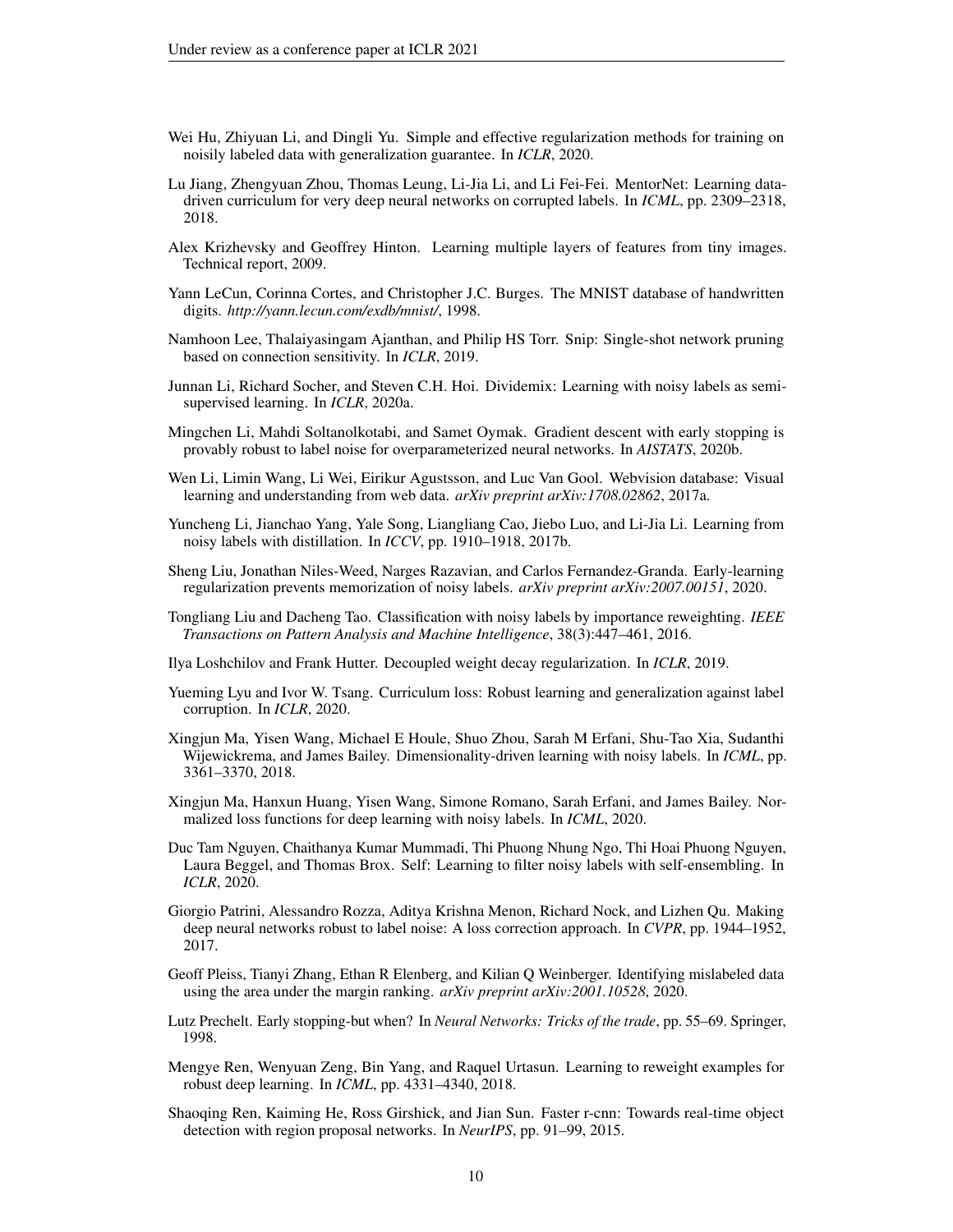- <span id="page-10-4"></span>David Rolnick, Andreas Veit, Serge Belongie, and Nir Shavit. Deep learning is robust to massive label noise. *arXiv preprint arXiv:1705.10694*, 2017.
- <span id="page-10-13"></span>Jun Shu, Qian Zhao, Zengben Xu, and Deyu Meng. Meta transition adaptation for robust deep learning with noisy labels. *arXiv preprint arXiv:2006.05697*, 2020.
- <span id="page-10-18"></span>Christian Szegedy, Sergey Ioffe, Vincent Vanhoucke, and Alex Alemi. Inception-v4, inception-resnet and the impact of residual connections on learning. *arXiv preprint arXiv:1602.07261*, 2016.
- <span id="page-10-19"></span>Daiki Tanaka, Daiki Ikami, Toshihiko Yamasaki, and Kiyoharu Aizawa. Joint optimization framework for learning with noisy labels. In *CVPR*, 2018.
- <span id="page-10-16"></span>Sunil Thulasidasan, Tanmoy Bhattacharya, Jeff Bilmes, Gopinath Chennupati, and Jamal Mohd-Yusof. Combating label noise in deep learning using abstention. In *ICML*, pp. 6234–6243, 2019.
- <span id="page-10-12"></span>Yisen Wang, Xingjun Ma, Zaiyi Chen, Yuan Luo, Jinfeng Yi, and James Bailey. Symmetric cross entropy for robust learning with noisy labels. In *ICCV*, 2019.
- <span id="page-10-0"></span>Yonghui Wu, Mike Schuster, Zhifeng Chen, Quoc V Le, Mohammad Norouzi, Wolfgang Macherey, Maxim Krikun, Yuan Cao, Qin Gao, Klaus Macherey, et al. Google's neural machine translation system: Bridging the gap between human and machine translation. *arXiv preprint arXiv:1609.08144*, 2016.
- <span id="page-10-10"></span>Xiaobo Xia, Tongliang Liu, Nannan Wang, Bo Han, Chen Gong, Gang Niu, and Masashi Sugiyama. Are anchor points really indispensable in label-noise learning? In *NeurIPS*, pp. 6838–6849, 2019.
- <span id="page-10-17"></span>Xiaobo Xia, Tongliang Liu, Bo Han, Nannan Wang, Mingming Gong, Haifeng Liu, Gang Niu, Dacheng Tao, and Masashi Sugiyama. Parts-dependent label noise: Towards instance-dependent label noise. *arXiv preprint arXiv:2006.07836*, 2020.
- <span id="page-10-15"></span>Han Xiao, Kashif Rasul, and Roland Vollgraf. Fashion-mnist: a novel image dataset for benchmarking machine learning algorithms. *arXiv preprint arXiv:1708.07747*, 2017.
- <span id="page-10-1"></span>Tong Xiao, Tian Xia, Yi Yang, Chang Huang, and Xiaogang Wang. Learning from massive noisy labeled data for image classification. In *CVPR*, pp. 2691–2699, 2015.
- <span id="page-10-9"></span>Yilun Xu, Peng Cao, Yuqing Kong, and Yizhou Wang. L\_dmi: A novel information-theoretic loss function for training deep nets robust to label noise. In *NeurIPS*, pp. 6222–6233, 2019.
- <span id="page-10-5"></span>Quanming Yao, Hansi Yang, Bo Han, Gang Niu, and James T Kwok. Searching to exploit memorization effect in learning with noisy labels. In *ICML*, 2020.
- <span id="page-10-7"></span>Yuan Yao, Lorenzo Rosasco, and Andrea Caponnetto. On early stopping in gradient descent learning. *Constructive Approximation*, 26(2):289–315, 2007.
- <span id="page-10-3"></span>Xingrui Yu, Bo Han, Jiangchao Yao, Gang Niu, Ivor W Tsang, and Masashi Sugiyama. How does disagreement benefit co-teaching? In *ICML*, 2019.
- <span id="page-10-14"></span>Xiyu Yu, Tongliang Liu, Mingming Gong, Kayhan Batmanghelich, and Dacheng Tao. An efficient and provable approach for mixture proportion estimation using linear independence assumption. In *CVPR*, pp. 4480–4489, 2018a.
- <span id="page-10-8"></span>Xiyu Yu, Tongliang Liu, Mingming Gong, and Dacheng Tao. Learning with biased complementary labels. In *ECCV*, pp. 68–83, 2018b.
- <span id="page-10-2"></span>Chiyuan Zhang, Samy Bengio, Moritz Hardt, Benjamin Recht, and Oriol Vinyals. Understanding deep learning requires rethinking generalization. In *ICLR*, 2017.
- <span id="page-10-6"></span>Tong Zhang, Bin Yu, et al. Boosting with early stopping: Convergence and consistency. *The Annals of Statistics*, 33(4):1538–1579, 2005.
- <span id="page-10-11"></span>Zhilu Zhang and Mert Sabuncu. Generalized cross entropy loss for training deep neural networks with noisy labels. In *NeurIPS*, pp. 8778–8788, 2018.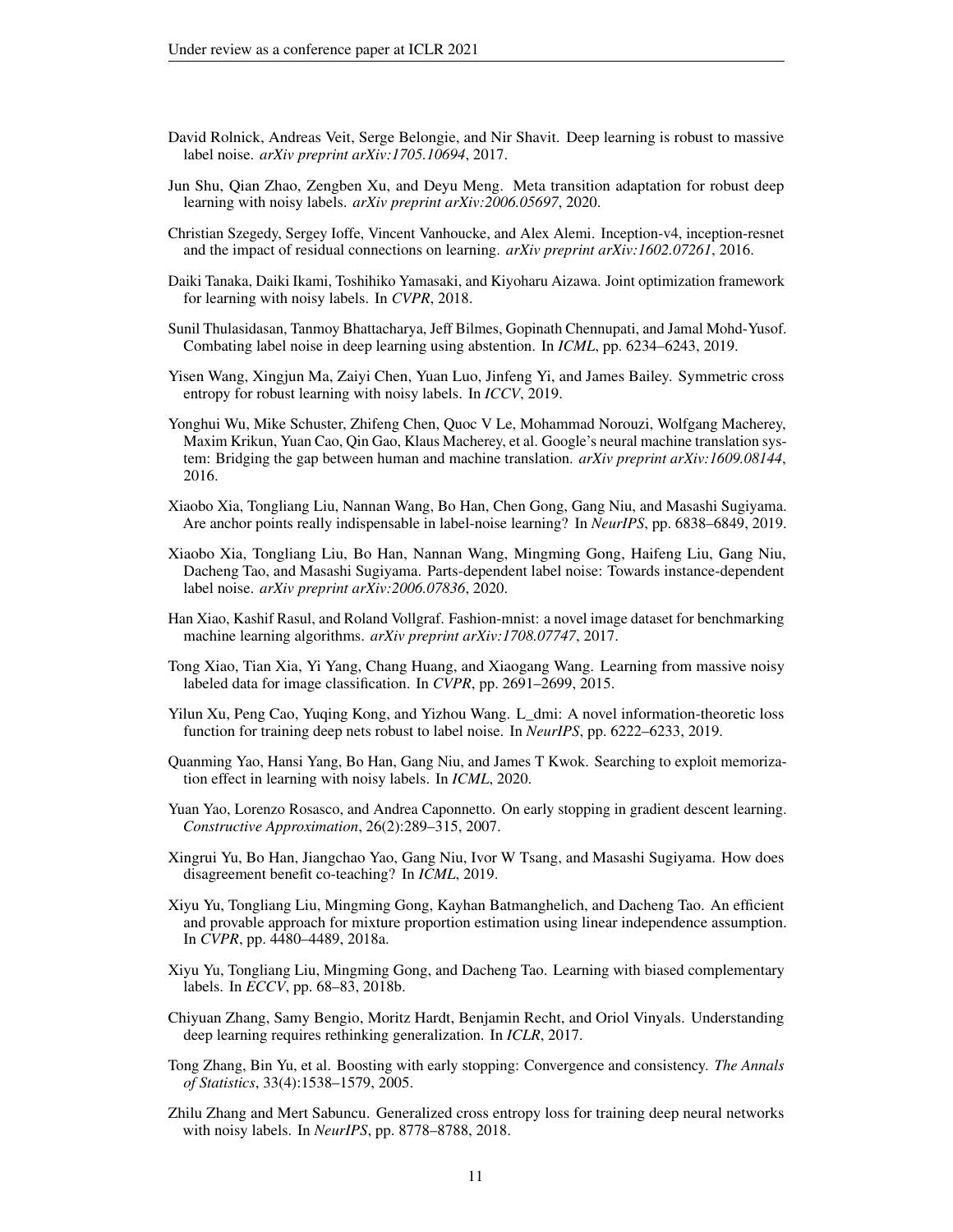- <span id="page-11-1"></span>Songzhu Zheng, Pengxiang Wu, Aman Goswami, Mayank Goswami, Dimitris Metaxas, and Chao Chen. Error-bounded correction of noisy labels. In *ICML*, 2020.
- <span id="page-11-0"></span>Difan Zou, Yuan Cao, Dongruo Zhou, and Quanquan Gu. Gradient descent optimizes overparameterized deep relu networks. *Machine Learning*, 109(3):467–492, 2020.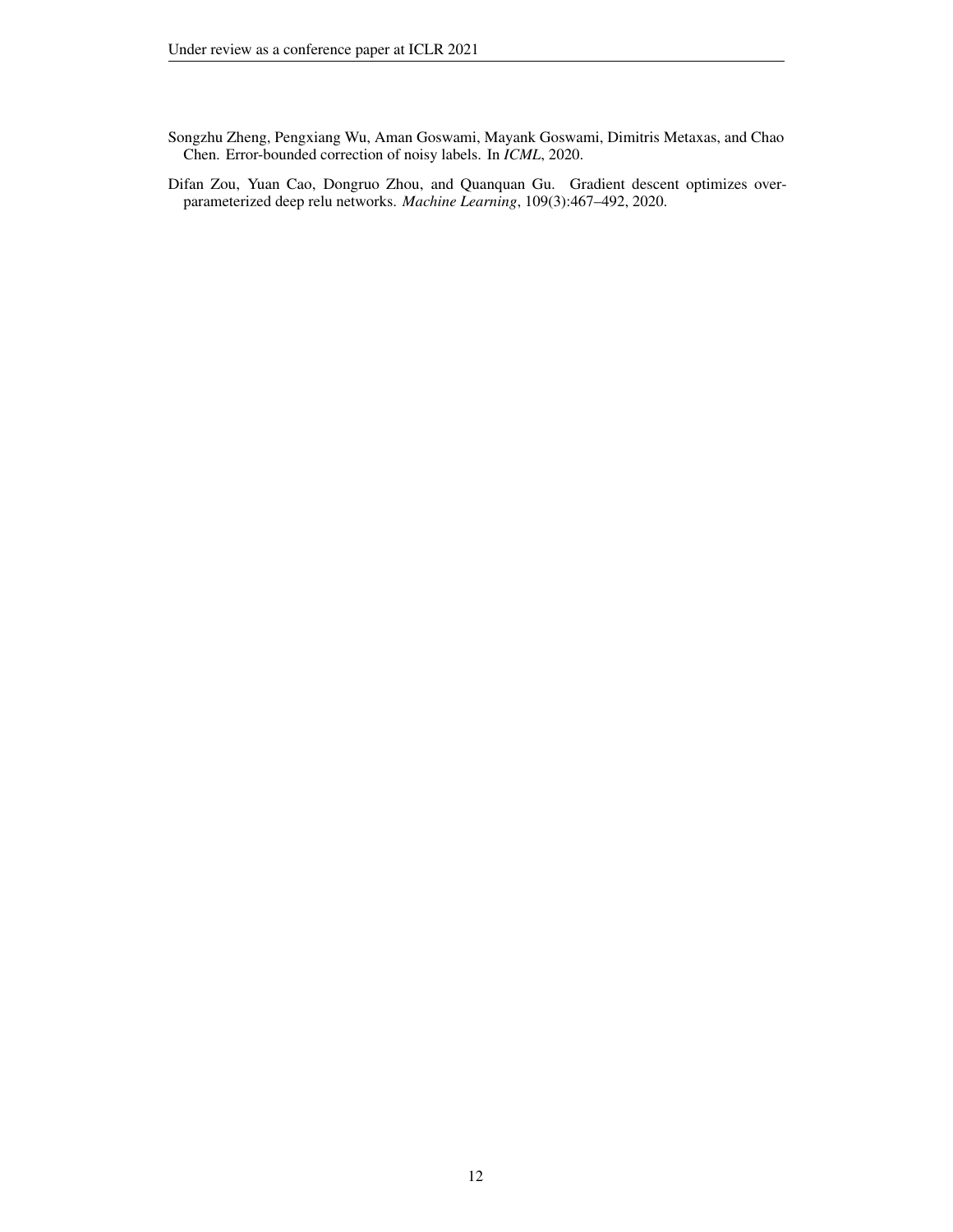# <span id="page-12-0"></span>A DETAILED EXPERIMENTAL RESULTS

In section [4.4,](#page-6-0) we provide the illustrations of the experimental results. However, because of limited space, we only show the illustrations of the experimental results on noisy *CIFAR-100*. The noise rate is set to 40%. In this supplementary material, we provide the illustrations of the experimental results on the other employed datasets and settings as follows.



Figure 3: Illustration of the experimental results on noisy *MNIST*. The noise rate is set to 20%.



Figure 4: Illustration of the experimental results on noisy *MNIST*. The noise rate is set to 40%.



Figure 5: Illustration of the experimental results on noisy *F-MNIST*. The noise rate is set to 20%.